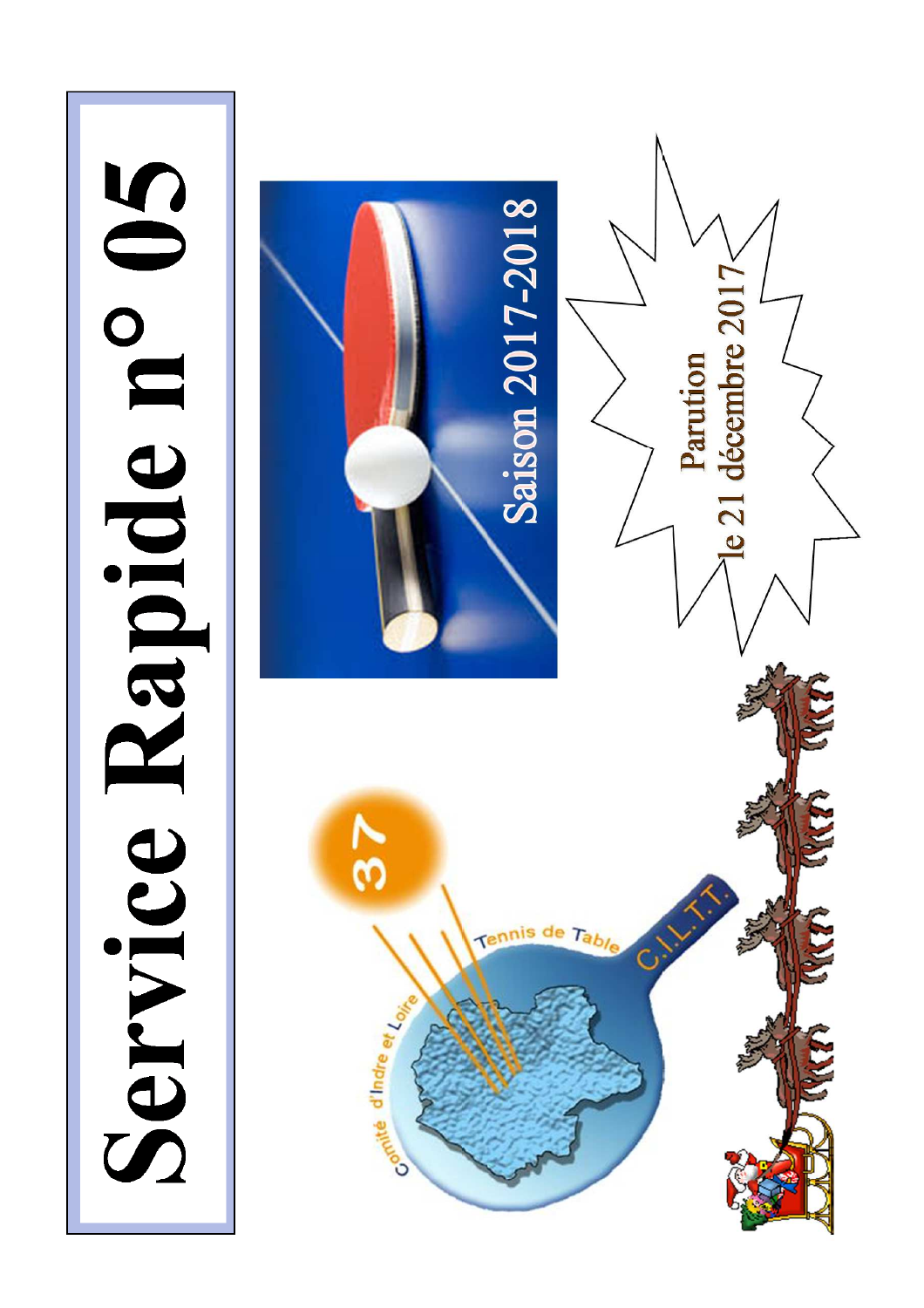# **PRE-REGIONALE**

#### $7$ ème journée

TTC du LOCHOIS 1 - TT JOUE LES TOURS 6 8 Exempt - TT CHINONAIS 2

- R.C. BALLAN 2 ES OESIENNE TT 2 1
- C.P. VEIGNE 1 C.S. LA MEMBROLLE TT 1 4
	-
	-

|    | Rg | Equipe                  | PT | J | v                       | N        | D              | Р | F |
|----|----|-------------------------|----|---|-------------------------|----------|----------------|---|---|
| 13 |    | TT CHINONAIS 2          | 16 | 6 | 5                       | $\Omega$ |                | 0 | 0 |
| 10 | 2  | <b>TTC du LOCHOIS 1</b> | 16 | 6 | 5                       | $\Omega$ |                |   | 0 |
| 6  | 3  | C.S. LA MEMBROLLE TT 1  | 14 | 6 | $\overline{\mathbf{4}}$ | $\Omega$ | $\overline{2}$ | 0 | 0 |
|    | 4  | <b>ES OESIENNE TT 2</b> | 12 | 6 | $\overline{2}$          | 2        | 2              | 0 | 0 |
|    | 5  | C.P. VEIGNE 1           | 10 | 6 | 1                       | 2        | 3              | 0 | 0 |
|    | 6  | TT JOUE LES TOURS 6     | 9  | 6 | 1                       | 1        | 4              | O | 0 |
|    | 7  | R.C. BALLAN 2           | 7  | 6 | 0                       |          | 5              |   | U |



## **DEPARTEMENTALE 1**

## **POULE A**

#### **7ème journée**

ES OESIENNE TT 3 - A.S. LUYNES T.T 2 7 11 A.S.T.T. ESVRES 1 - A.S MONTLOUIS/LOIRE 1 16 T.T. BENAIS 1 - RS ST CYR/LOIRE 2 8 10

- ATT LANGEAIS-CINQ MARS 2 ST AVERTIN SPORTS TT 3 20 10
	-
	-

|          | Rg | Equipe                   | PT | J | ν | N        | D | Р | F        |  |  |  |
|----------|----|--------------------------|----|---|---|----------|---|---|----------|--|--|--|
| 1        | 1  | A.S. LUYNES T.T 2        | 19 | 7 | 5 | 2        | 0 | O | $\Omega$ |  |  |  |
| 8        | 2  | ATT LANGEAIS-CINQ MARS 2 | 17 | 7 | 5 | 0        | 2 | O | $\Omega$ |  |  |  |
| 2        | 3  | ES OESIENNE TT 3         | 15 | 7 | 4 | $\Omega$ | 3 | O | 0        |  |  |  |
| $\Omega$ | 4  | <b>RS ST CYR/LOIRE 2</b> | 15 | 7 | 4 | $\Omega$ | 3 | O | $\Omega$ |  |  |  |
|          | 5  | ST AVERTIN SPORTS TT 3   | 14 | 7 | 3 |          | 3 | 0 | $\Omega$ |  |  |  |
|          | 6  | T.T. BENAIS 1            | 14 | 7 | 3 |          | 3 | 0 | $\Omega$ |  |  |  |
|          | 7  | A.S.T.T. ESVRES 1        | 11 | 7 | 1 | 2        | 4 | O | $\Omega$ |  |  |  |
|          | 8  | A.S MONTLOUIS/LOIRE 1    |    |   | 0 | ი        |   |   |          |  |  |  |

#### **POULE B**

| 7ème journée |
|--------------|
|              |

- 
- 
- 
- 
- TT BLERE V.C. 2 C.E.S. TOURS 1 4

| 7ème journée      |                              |                |    | Rg | Equipe                       | PT I            | J  | $\mathsf{v}$          |   | <b>NDP</b>     |              |  |
|-------------------|------------------------------|----------------|----|----|------------------------------|-----------------|----|-----------------------|---|----------------|--------------|--|
| RS ST CYR/LOIRE 3 | - U.S. VERNOU 1              | 3              | 15 |    | U.S. VERNOU 1                | 21              |    |                       |   | 0 <sup>1</sup> |              |  |
| U.S. GENILLE TT 1 | - ES LA VILLE AUX DAMES TT 3 | 9              | -9 | 2  | AS VERETZ TT 2               | 17 <sup>1</sup> | -7 | 5                     |   | 2 <sup>1</sup> |              |  |
| P.L. PAUL BERT 1  | - AS VERETZ TT 2             | 7              | 11 | 3  | U.S. GENILLE TT 1            | 16 <sup>1</sup> | -7 | 4                     |   | 2 <sup>1</sup> |              |  |
| TT BLERE V.C. 2   | - C.E.S. TOURS 1             | $\overline{4}$ | 14 |    | 4 C.E.S. TOURS 1             | 15              |    | 4                     |   | 3              |              |  |
|                   |                              |                |    |    | 5 ES LA VILLE AUX DAMES TT 3 | 14              | -7 | 3                     |   | 3              |              |  |
|                   |                              |                |    |    | 6 RS ST CYR/LOIRE 3          | 12 <sub>1</sub> | -7 | $\mathbf{2}^{\prime}$ |   | 4 <sup>1</sup> |              |  |
|                   |                              |                |    |    | P.L. PAUL BERT 1             | 9               |    | $\mathbf{0}$          | 2 | 5              | $^{\circ}$ 0 |  |
|                   |                              |                |    | 8  | <b>TT BLERE V.C. 2</b>       | 8               |    |                       |   |                |              |  |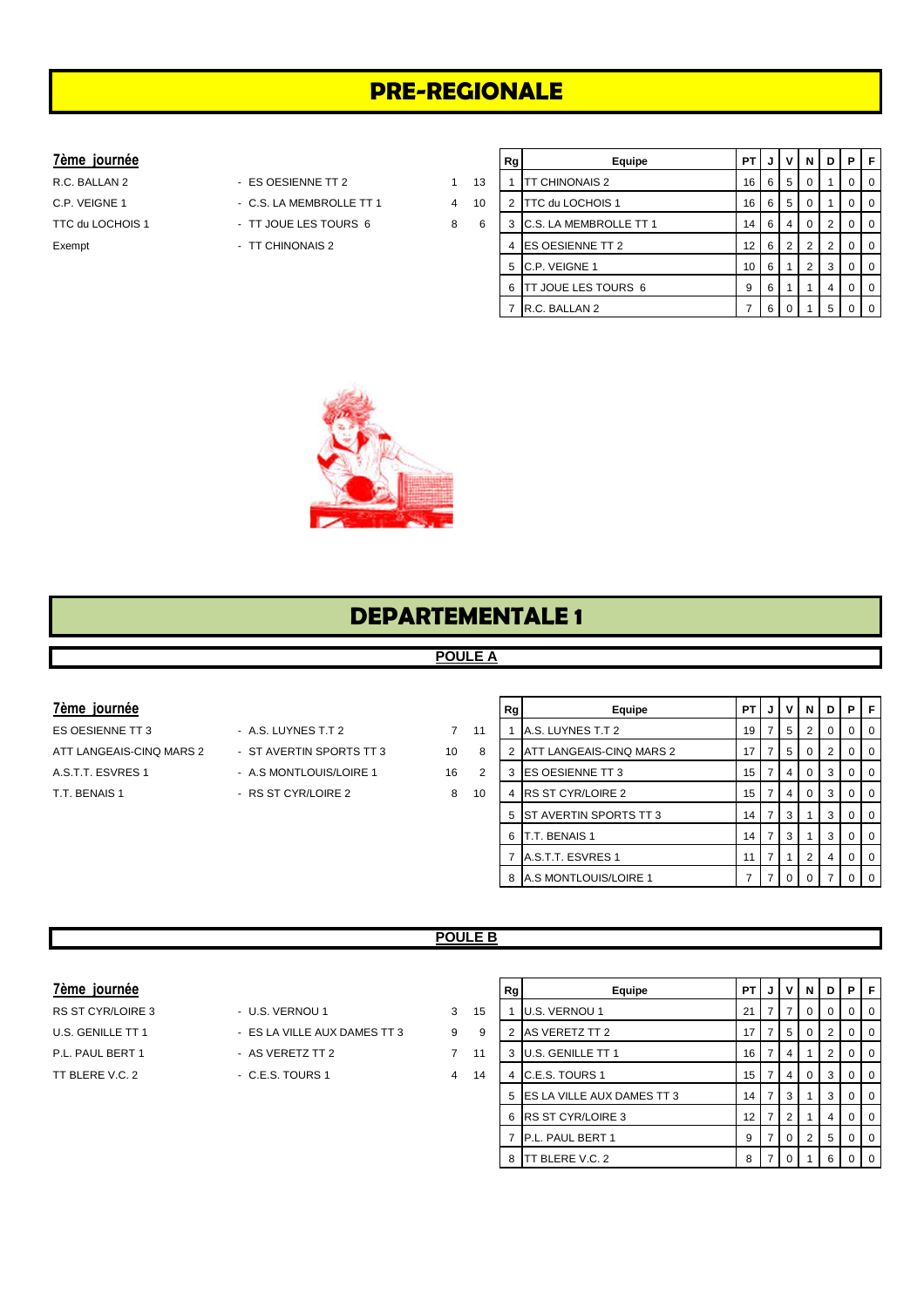# **DEPARTEMENTALE 2**

## **POULE A**

#### $7$ ème journée

- A.S. LUYNES T.T 3 A.P. ABILLY 1 9 STE MAURE TT 2 **FILLES TOURS 7** 4 A.P. ABILES TOURS 7
- RS ST CYR/LOIRE 4 4S TOURS T.T. 13 5 13 C.P. VEIGNE 2 - TT CHINONAIS 3 5 1
	-

|    | Rg | Equipe              | PT | J | ٧              | N        | D | Р        | F            |
|----|----|---------------------|----|---|----------------|----------|---|----------|--------------|
| 13 | 1  | TT CHINONAIS 3      | 21 | 7 | 7              | 0        | 0 | 0        | 0            |
| 13 | 2  | 4S TOURS T.T. 13    | 19 | 7 | 6              | $\Omega$ | 1 | $\Omega$ | $\Omega$     |
| 9  | 3  | TT JOUE LES TOURS 7 | 16 | 7 | 4              | 1        | 2 | 0        | 0            |
| 9  | 4  | A.P. ABILLY 1       | 14 | 7 | 3              | 1        | 3 | 0        | 0            |
|    | 5  | STE MAURE TT 2      | 14 | 7 | 3              | 1        | 3 | 0        | $\Omega$     |
|    | 6  | C.P. VEIGNE 2       | 11 | 7 | $\overline{2}$ | $\Omega$ | 5 | $\Omega$ | $\Omega$     |
|    | 7  | A.S. LUYNES T.T 3   | 10 | 7 | 1              | 1        | 5 | 0        | $\Omega$     |
|    | 8  | RS ST CYR/LOIRE 4   | 6  |   | 0              | $\Omega$ | 6 | $\Omega$ | $\mathbf{1}$ |

#### **POULE B**

#### $7$ ème journée

ES LA VILLE AUX DAMES TT 4 - TT CHINONAIS 4 14 TT CORMERY-TRUYES 2 - AS VERETZ TT 3 7 1 STE MAURE TT 1  $\overline{9}$  - TT PARCAY MESLAY 3

US LA RICHE TT 1 - 4S TOURS T.T. 12 3 15

|   | Rg | Equipe                     | PT | J | v | N        | D | Р        | F        |
|---|----|----------------------------|----|---|---|----------|---|----------|----------|
| 5 |    | AS VERETZ TT 3             | 20 | 7 | 6 | 1        | 0 | $\Omega$ | $\Omega$ |
| 4 | 2  | 4S TOURS T.T. 12           | 18 | 7 | 5 | 1        | 1 | 0        | $\Omega$ |
| 1 | 3  | TT CORMERY-TRUYES 2        | 15 | 7 | 4 | 0        | 3 | $\Omega$ | $\Omega$ |
| g | 4  | TT CHINONAIS 4             | 15 | 7 | 4 | 0        | 3 | $\Omega$ | $\Omega$ |
|   | 5  | STE MAURE TT 1             | 14 | 7 | 3 | 1        | 3 | $\Omega$ | $\Omega$ |
|   | 6  | ES LA VILLE AUX DAMES TT 4 | 11 | 7 | 2 | $\Omega$ | 5 | $\Omega$ | $\Omega$ |
|   |    | TT PARCAY MESLAY 3         | 10 | 7 | 1 | 1        | 5 | $\Omega$ | $\Omega$ |
|   | 8  | US LA RICHE TT 1           | 9  | 7 |   | O        | 6 | O        | 0        |
|   |    |                            |    |   |   |          |   |          |          |

#### **POULE C**

#### $7$ ème journée

BEAUJARDIN BCT 2 - ES RIDELLOIS TT 1 10 10 ATT LANGEAIS-CINQ MARS 3 - ST AVERTIN SPORTS TT 4 13 C.S. LA MEMBROLLE TT 2 - US RENAUDINE TT 3 10 A.S. FONDETTES 6 **FOLLU** 2 **12 ATT PARCAY MESLAY 2** 12 4 ATT PARCAY MESLAY 2

- 
- -

|    | Rg | Equipe                   | PT | J | v              | N        | D        | P        | F        |
|----|----|--------------------------|----|---|----------------|----------|----------|----------|----------|
| 8  |    | TT PARCAY MESLAY 2       | 21 | 7 | 7              | O        | $\Omega$ | $\Omega$ | 0        |
| 5  | 2  | US RENAUDINE TT 3        | 17 | 7 | 5              | $\Omega$ | 2        | $\Omega$ | 0        |
| 8  | 3  | C.S. LA MEMBROLLE TT 2   | 17 | 7 | 4              | 2        |          | 0        | 0        |
| 12 | 4  | ATT LANGEAIS-CINQ MARS 3 | 15 | 7 | 4              | $\Omega$ | 3        | $\Omega$ | 0        |
|    | 5  | <b>BEAUJARDIN BCT 2</b>  | 14 | 7 | 3              | 1        | 3        | $\Omega$ | 0        |
|    | 6  | <b>ES RIDELLOIS TT 1</b> | 11 | 7 | $\overline{2}$ | 0        | 5        | $\Omega$ | $\Omega$ |
|    | 7  | A.S. FONDETTES 6         | 10 | 7 |                |          | 5        | $\Omega$ | 0        |
|    | 8  | ST AVERTIN SPORTS TT 4   |    |   | 0              | ი        |          | 0        | 0        |

#### **POULE D**

| 7ème journee |  |
|--------------|--|
|              |  |

- U.S. CHAMBRAY-LES-TOURS 2 ST AVERTIN SPORTS TT 5 12 4S TOURS T.T. 14 **A.S. FONDETTES 5** 11 A.C. AMBOISE 1 - T.T. BOUCHARDAIS 1 5 13
- A.T.T. AZAY-SUR-CHER 1 AS SAVONNIERES TT 1 15
	-

| 7ème journée              |                          |                   |    | Rg | Equipe                    | PT I   | V <sub>1</sub> | N I            | D I | PF             |
|---------------------------|--------------------------|-------------------|----|----|---------------------------|--------|----------------|----------------|-----|----------------|
| A.T.T. AZAY-SUR-CHER 1    | - AS SAVONNIERES TT 1    | 15                | 3  |    | U.S. CHAMBRAY-LES-TOURS 2 | 19     | 6              |                |     | 0 <sub>0</sub> |
| U.S. CHAMBRAY-LES-TOURS 2 | - ST AVERTIN SPORTS TT 5 | $12 \overline{ }$ | 6  |    | T.T. BOUCHARDAIS 1        | 19     | 6              | 0              |     | $0$   0        |
| 4S TOURS T.T. 14          | - A.S. FONDETTES 5       | 11                | ⇁  | 3  | A.C. AMBOISE 1            | 17     | 5              | $\overline{0}$ | 2   | $0$   $0$      |
| A.C. AMBOISE 1            | - T.T. BOUCHARDAIS 1     | 5                 | 13 |    | 4 4S TOURS T.T. 14        | 14     | 3              |                | 3   | 0 <sub>0</sub> |
|                           |                          |                   |    |    | 5 A.T.T. AZAY-SUR-CHER 1  | 14     | 3              |                | 3   | $0$   $0$      |
|                           |                          |                   |    |    | 6 A.S. FONDETTES 5        | 13     | 3              | $\Omega$       | 4   | $0$   $0$      |
|                           |                          |                   |    |    | ST AVERTIN SPORTS TT 5    | 9      |                | $\mathbf{0}$   | 6   | 0 <sub>0</sub> |
|                           |                          |                   |    |    | 8 AS SAVONNIERES TT 1     |        |                |                |     | 0 1 0          |
|                           |                          |                   |    |    | $\mathscr{L}$ , and       | $\sim$ |                |                |     |                |



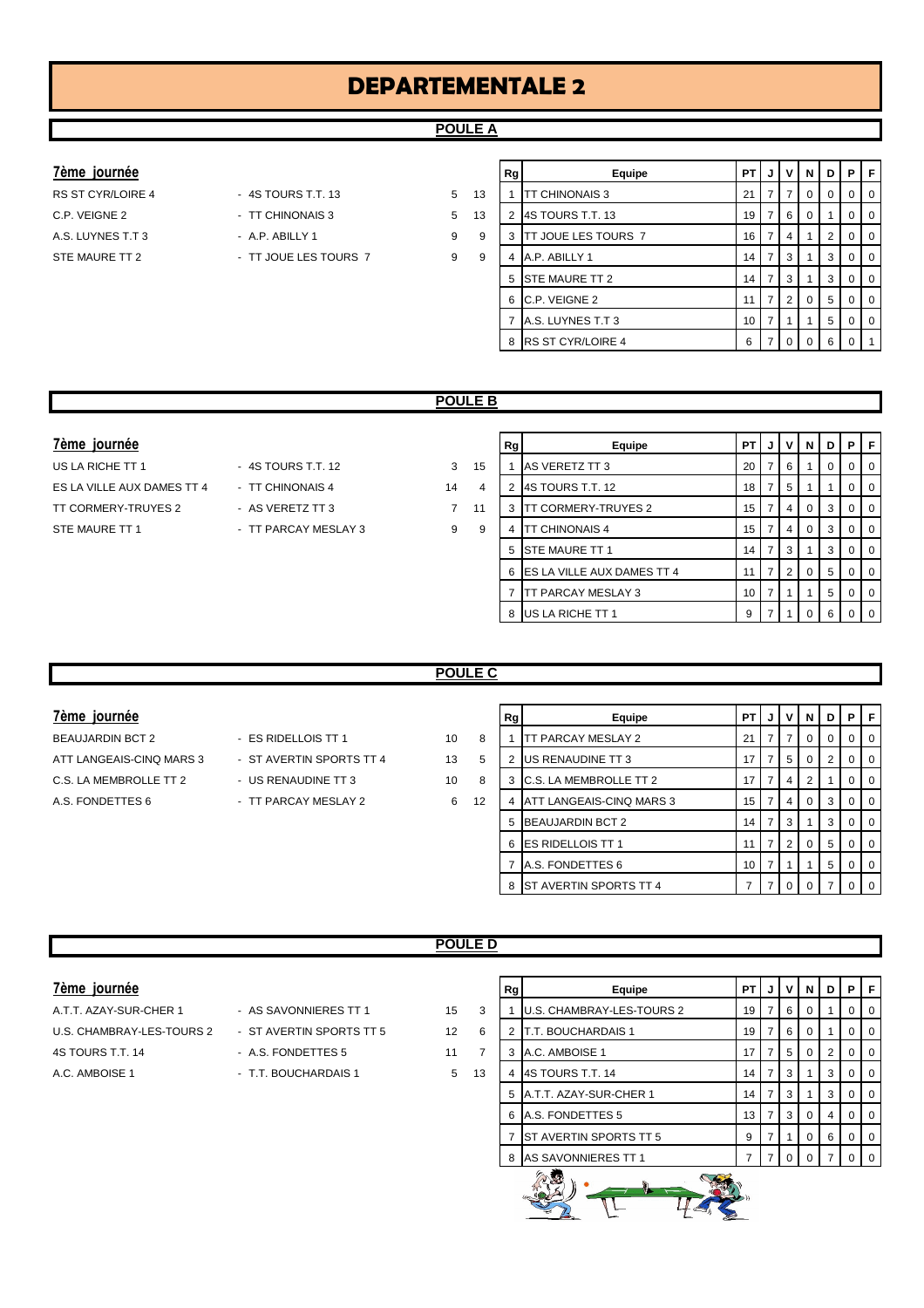# **DEPARTEMENTALE 3**

#### **POULE A**

- 
- 
- 
- **7ème journée Rg Equipe PT J V N D P F** TT PARCAY MESLAY 4 - ES AMBILLOU 1 17 1 1 T.T. BENAIS 2 19 7 6 0 1 0 0 0 A.S.P.T.T. TOURS 1 - ATT LANGEAIS-CINQ MARS 5 6 12 2 ATT LANGEAIS-CINQ MARS 5 19 7 6 0 1 0 0 ES RIDELLOIS TT 3 - EP MARIGNY RILLY 1 13 5 3 T.T. METTRAY 1 18 7 5 18 7 5 1 1 0 0 T.T. BENAIS 2 - T.T. METTRAY 1 12 6 4 ES RIDELLOIS TT 3 15 7 4 0 3 0 0 5 A.S.P.T.T. TOURS 1 13 7 2 3 0 0 6 TT PARCAY MESLAY 4 11 7 2 0 5 0 0 7 EP MARIGNY RILLY 1 9 7 1 0 6 0 0 8 ES AMBILLOU 1 8 7 0 1 6 0

#### **POULE B**

#### **7ème journée**

- 
- 

| 7ème journée           |                             |    |    | Rg | Equipe                      | PT.             |                |                | JIVINID |   | P I             | F |
|------------------------|-----------------------------|----|----|----|-----------------------------|-----------------|----------------|----------------|---------|---|-----------------|---|
| US LA RICHE TT 2       | - PPC MARTINOIS 1           | 11 |    |    | <b>IPPC MARTINOIS 1</b>     | 19 <sup>1</sup> | $\overline{7}$ | 6              |         |   | 0 <sub>1</sub>  |   |
| C.S. LA MEMBROLLE TT 4 | - U.S. CHAMBRAY-LES-TOURS 3 | 8  | 10 |    | US LA RICHE TT 2            | 16              | 7 <sub>1</sub> | 4              |         |   | 0 <sub>10</sub> |   |
| A.S.T.T. ESVRES 3      | - US RENAUDINE TT 6         | 6  | 12 | 3  | <b>IRS ST CYR/LOIRE 5</b>   | 16              | 7 <sub>1</sub> | $\sim$         |         | 2 | 0 <sub>10</sub> |   |
| A.S. MONTLOUIS/LOIRE 2 | - RS ST CYR/LOIRE 5         | 6  | 12 |    | US RENAUDINE TT 6           | 16              | 7 <sub>1</sub> | 4              |         |   | 0 <sub>10</sub> |   |
|                        |                             |    |    |    | 5 U.S. CHAMBRAY-LES-TOURS 3 | 15 <sup>1</sup> | $\overline{7}$ | 3 I            | 2       |   | 0 <sub>10</sub> |   |
|                        |                             |    |    |    | 6 C.S. LA MEMBROLLE TT 4    | 11              | $\overline{7}$ | 2 <sub>1</sub> |         | 5 | 0 <sub>10</sub> |   |
|                        |                             |    |    |    | A.S MONTLOUIS/LOIRE 2       | 10              | 7              |                |         | 5 | 0 <sup>1</sup>  |   |
|                        |                             |    |    |    | 8 A.S.T.T. ESVRES 3         | 9               |                |                |         |   | 0 <sub>1</sub>  |   |

#### **POULE C**

- ST AVERTIN SPORTS TT 7 ATT LANGEAIS-CINQ MARS 4 5 13 AS VERETZ TT 5  $\overline{5}$  - TT MONTS ARTANNES 5 5 13
- T.T. BOUCHARDAIS 2 P.L. PAUL BERT 2 3 15
	- -

|       | 3 | 1          |
|-------|---|------------|
| ARS 4 | 5 | $\ddagger$ |

| 7ème journée           |                            |                |    | Rg | Equipe                          | <b>PT</b>       |                | JIVI            | N           | D        |                | PF             |
|------------------------|----------------------------|----------------|----|----|---------------------------------|-----------------|----------------|-----------------|-------------|----------|----------------|----------------|
| T.T. BOUCHARDAIS 2     | - P.L. PAUL BERT 2         | 3              | 15 |    | P.L. PAUL BERT 2                | 21              |                |                 | 0           | $\Omega$ |                | $01$ 0         |
| ST AVERTIN SPORTS TT 7 | - ATT LANGEAIS-CINQ MARS 4 | 5              | 13 |    | <b>ATT LANGEAIS-CINQ MARS 4</b> | 19              |                | 6               |             |          | $\overline{0}$ | $\overline{0}$ |
| R.C. BALLAN 3          | - ST MICHEL T.T. 1         | $\overline{7}$ | 11 |    | TT MONTS ARTANNES 5             |                 |                | -5              |             |          | $\overline{0}$ | $\overline{0}$ |
| AS VERETZ TT 5         | - TT MONTS ARTANNES 5      | 5              | 13 | 4  | <b>ST MICHEL T.T. 1</b>         | 13 <sup>1</sup> | <b>7</b>       | l 3 l           | $\Omega$    | 4        |                | $01$ 0         |
|                        |                            |                |    |    | 5 AS VERETZ TT 5                | 13 <sup>1</sup> | <b>7</b>       | l 3 l           |             | 4        |                | $01$ 0         |
|                        |                            |                |    |    | 6 R.C. BALLAN 3                 | 11 <sub>1</sub> | <b>7</b>       | $\vert 2 \vert$ | $\mathbf 0$ | 5        |                | $01$ 0         |
|                        |                            |                |    |    | <b>T.T. BOUCHARDAIS 2</b>       | 11 <sub>1</sub> | 7 <sub>1</sub> |                 | $\Omega$    | 5        |                | $01$ 0         |
|                        |                            |                |    | 8  | <b>ST AVERTIN SPORTS TT 7</b>   |                 | <b>7</b>       | 0 <sub>0</sub>  |             |          |                | 0 <sup>1</sup> |

#### **POULE D**

| Tême Tournee |  |
|--------------|--|
|              |  |
|              |  |

- RS ST CYR/LOIRE 6 C.S. LA MEMBROLLE T.T 3 4 1 ST AVERTIN SPORTS TT 6 - TT CASTELVALERIE 1 18 U.S. VERNOU 2 **DEALL ASSESSED ASSESSED ASSAULTED ASSAULT** U.S. VERNOU 2 A.S. FONDETTES 7 - TT SEMBLANCEEN 1 3 15 4 C.S. LA MEMBRO
	-
	-
	-
- -

| 7ème journée           |                           |                |    | Rg | Equipe                         | <b>PT</b>       | JIV | N I      | D I |   | PF               |
|------------------------|---------------------------|----------------|----|----|--------------------------------|-----------------|-----|----------|-----|---|------------------|
| RS ST CYR/LOIRE 6      | - C.S. LA MEMBROLLE T.T 3 | $\overline{4}$ | 14 |    | <b>「SEMBLANCEEN 1</b>          | 21              |     | 0        |     |   | $0$   $0$        |
| ST AVERTIN SPORTS TT 6 | - TT CASTELVALERIE 1      | 18             |    |    | <b>TT CASTELVALERIE 1</b>      | 16 I            | 5   | 0        |     | 0 |                  |
| U.S. VERNOU 2          | - US RENAUDINE TT 5       | 9              | 9  | 3  | US RENAUDINE TT 5              | 16              | 4   |          | 2   |   | 0 <sub>0</sub>   |
| A.S. FONDETTES 7       | - TT SEMBLANCEEN 1        | 3              | 15 |    | <b>C.S. LA MEMBROLLE T.T 3</b> | 13              | 3   | $\Omega$ |     | 0 | $\overline{1}$ 0 |
|                        |                           |                |    |    | 5 A.S. FONDETTES 7             | 13 I            | -3  | $\Omega$ |     |   | $0$   $0$        |
|                        |                           |                |    |    | 6 ST AVERTIN SPORTS TT 6       | 13 <sup>1</sup> | 3   |          |     |   | $0$   $0$        |
|                        |                           |                |    |    | U.S. VERNOU 2                  | 12 I            | 2   |          |     |   | $0$   $0$        |
|                        |                           |                |    |    | 8 RS ST CYR/LOIRE 6            |                 |     | 0        |     |   | 0 <sub>0</sub>   |



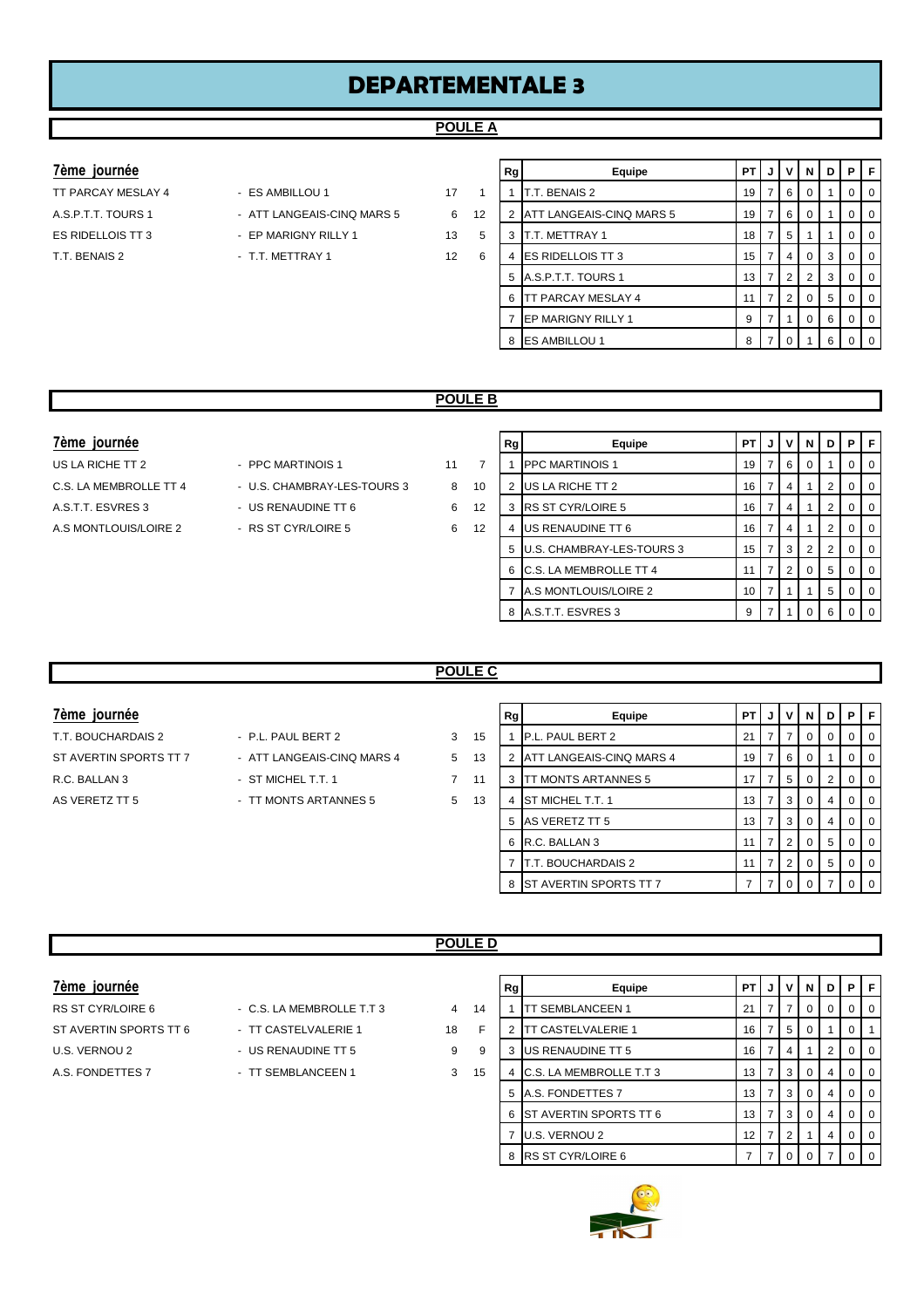#### **7ème journée**

# BEAUJARDIN BCT 3 - Exempt US RENAUDINE TT 4 - TT JOUE LES TOURS 9 15

- ES OESIENNE TT 4 U.S. VERNOU 4 18 TT ST GENOUPH 4 - A.S. FONDETTES 8 11
	-

|          | Rg | Equipe                  | PT | J | ٧              | N        | D              | Р        | F            |
|----------|----|-------------------------|----|---|----------------|----------|----------------|----------|--------------|
| $\Omega$ |    | ES OESIENNE TT 4        | 17 | 6 | 5              | 1        | $\Omega$       | 0        | $\Omega$     |
| 7        | 2  | <b>TT ST GENOUPH 4</b>  | 16 | 6 | $\overline{4}$ | 2        | 0              | 0        | $\Omega$     |
|          | 3  | <b>BEAUJARDIN BCT 3</b> | 14 | 6 | 4              | $\Omega$ | $\overline{2}$ | $\Omega$ | $\Omega$     |
| 3        | 4  | US RENAUDINE TT 4       | 12 | 6 | 3              | $\Omega$ | 3              | 0        | $\Omega$     |
|          | 5  | TT JOUE LES TOURS 9     | 11 | 6 | 2              | 1        | 3              | $\Omega$ | $\Omega$     |
|          | 6  | U.S. VERNOU 4           | 8  | 6 | 1              | $\Omega$ | 5              | 0        | $\Omega$     |
|          |    | A.S. FONDETTES 8        | 6  | 6 | $\Omega$       | $\Omega$ | 6              | 0        | <sup>0</sup> |
|          |    |                         |    |   |                |          |                |          |              |

## **POULE F**

#### **7ème journée**

- A.C. AMBOISE 2 TT MONTS ARTANNES 4 9
- C.E.S. TOURS 2 4S TOURS T.T. 15 13 A.P. ST SENOCH 1 - U.S. GENILLE TT 2 12 A.S.T.T. ESVRES 4 - TTC du LOCHOIS 2 6 1

|   | Rg | Equipe              | PТ | J | ν              | N | D | Р | F        |
|---|----|---------------------|----|---|----------------|---|---|---|----------|
| 5 | 1  | TTC du LOCHOIS 2    | 19 | 7 | 6              | 0 |   | O | 0        |
| 6 | 2  | 4S TOURS T.T. 15    | 19 | 7 | 6              | 0 |   | O | 0        |
| 2 | 3  | C.E.S. TOURS 2      | 18 | 7 | 5              |   |   | O | 0        |
| 9 | 4  | A.P. ST SENOCH 1    | 16 | 7 | 4              |   | 2 | 0 | 0        |
|   | 5  | TT MONTS ARTANNES 4 | 12 | 7 | $\overline{2}$ |   | 4 | O | 0        |
|   | 6  | U.S. GENILLE TT 2   | 11 | 7 | 2              | 0 | 5 | O | 0        |
|   | 7  | A.C. AMBOISE 2      | 10 | 7 | 1              |   | 5 | O | 0        |
|   | 8  | A.S.T.T. ESVRES 4   | 7  | 7 | 0              | O |   |   | $\Omega$ |

#### **POULE G**

#### $7$ ème journée

- ES RIDELLOIS TT 2 TT PARCAY MESLAY 5 14 A.S.T.T. ESVRES 2 - ASTT SORIGNY 1 13 AS VERETZ TT 4  $\qquad \qquad$  - TT JOUE LES TOURS 8  $\qquad \qquad$  7 1
- A.T.T. AZAY-SUR-CHER 2 P.L. PAUL BERT 3 15
	-
	-

|                | Rg | Equipe                 | PТ | J. | ν        | N        | D        | Р | F |
|----------------|----|------------------------|----|----|----------|----------|----------|---|---|
| 3              |    | TT JOUE LES TOURS 8    | 21 | 7  | 7        | $\Omega$ | $\Omega$ | 0 | 0 |
| $\overline{4}$ | 2  | A.S.T.T. ESVRES 2      | 19 | 7  | 6        | $\Omega$ | 1        | 0 | 0 |
| 5              | 3  | ES RIDELLOIS TT 2      | 15 | 7  | 3        | 2        | 2        | 0 | 0 |
| $\mathbf{1}$   | 4  | A.T.T. AZAY-SUR-CHER 2 | 14 | 7  | 3        | 1        | 3        | 0 | 0 |
|                | 5  | AS VERETZ TT 4         | 13 | 7  | 3        | $\Omega$ | 4        | 0 | 0 |
|                | 6  | P.L. PAUL BERT 3       | 12 | 7  | 2        | 1        | 4        | 0 | 0 |
|                | 7  | <b>ASTT SORIGNY 1</b>  | 11 | 7  | 2        | $\Omega$ | 5        | 0 | 0 |
|                | 8  | TT PARCAY MESLAY 5     | 7  |    | $\Omega$ | 0        |          | O | ი |

## **POULE H**

## $7$ ème journée

- T.T. BOUCHARDAIS 3 LARCAY T.T. 1 3 15 U.S. CHAMBRAY-LES-TOURS 4 - ES LA VILLE AUX DAMES TT 5 8 10 U.S. VERNOU 3 - T.T. BENAIS 3 18 0 3 U.S. VERNOU 3 15 7 4 0 3 0 0 A.T.T.ST ANTOINE DU ROCHER 1 - TT MONTS ARTANNES 3 5 13
- 

|          | Rg | Equipe                       | PT | J | ν | N        | D | Р | F        |
|----------|----|------------------------------|----|---|---|----------|---|---|----------|
| 5        |    | LARCAY T.T. 1                | 21 | 7 | 7 | 0        | 0 | 0 | $\Omega$ |
| $\Omega$ | 2  | ES LA VILLE AUX DAMES TT 5   | 17 | 7 | 5 | $\Omega$ | 2 | 0 | $\Omega$ |
| $\Omega$ | 3  | U.S. VERNOU 3                | 15 | 7 | 4 | $\Omega$ | 3 | 0 | $\Omega$ |
| 3        | 4  | A.T.T.ST ANTOINE DU ROCHER 1 | 15 | 7 | 4 | $\Omega$ | 3 | 0 | $\Omega$ |
|          | 5  | TT MONTS ARTANNES 3          | 13 | 7 | 3 | O        | 4 | Ω | $\Omega$ |
|          | 6  | U.S. CHAMBRAY-LES-TOURS 4    | 13 | 7 | 3 | O        | 4 | O | $\Omega$ |
|          | 7  | T.T. BENAIS 3                | 11 | 7 | 2 | 0        | 5 | O | $\Omega$ |
|          | 8  | T.T. BOUCHARDAIS 3           | 7  | 7 | U |          |   |   |          |



- -
-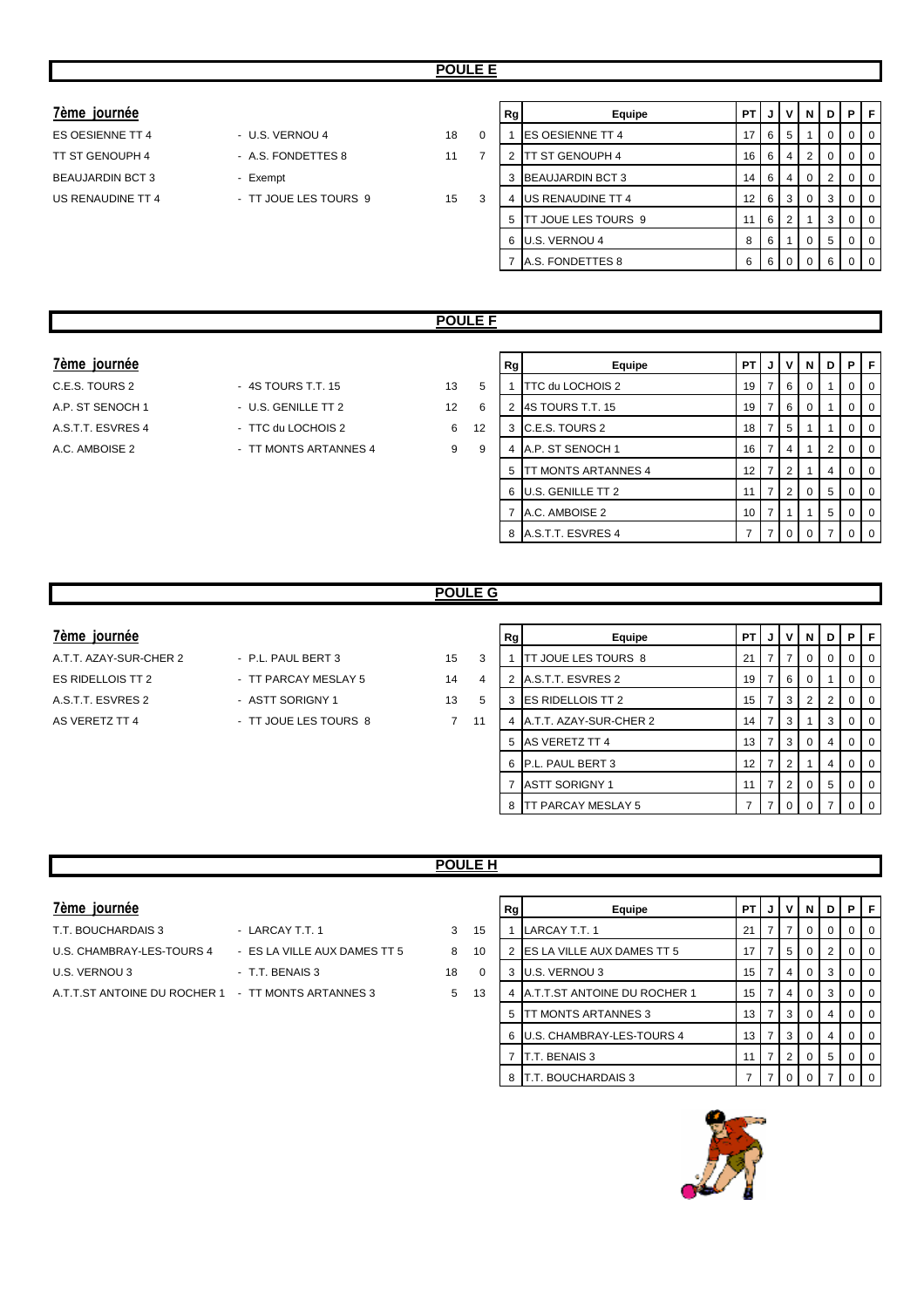# **DEPARTEMENTALE 4**

#### **POULE A**

#### $7$ ème journée

- C.P. VEIGNE 3 TT MONTS ARTANNES 6 0 10 P.L. PAUL BERT 4 - STE MAURE TT 3 4 0 3 A.P. ABILLY 3 - TT JOUE LES TOURS 11 4 6
- AS VERETZ TT 6  $\overline{S}$  STE CATHERINE DE FIERBOIS 1  $\overline{S}$  9 0 1
	- -

|   | Rg | Equipe                         | PT | J | ٧ | N        | D | Р        | F        |
|---|----|--------------------------------|----|---|---|----------|---|----------|----------|
|   |    | TT JOUE LES TOURS 11           | 21 | 7 | 7 | $\Omega$ | 0 | 0        | $\Omega$ |
|   | 2  | TT MONTS ARTANNES 6            | 19 | 7 | 6 | $\Omega$ | 1 | $\Omega$ | $\Omega$ |
|   | 3  | STE MAURE TT 3                 | 15 | 7 | 4 | $\Omega$ | 3 | $\Omega$ | $\Omega$ |
| ż | 4  | AS VERETZ TT 6                 | 13 | 7 | 3 | $\Omega$ | 4 | $\Omega$ | $\Omega$ |
|   | 5  | C.P. VEIGNE 3                  | 13 | 7 | 3 | $\Omega$ | 4 | 0        | $\Omega$ |
|   | 6  | A.P. ABILLY 3                  | 13 | 7 | 3 | $\Omega$ | 4 | 0        | 0        |
|   | 7  | TT STE CATHERINE DE FIERBOIS 1 | 11 | 7 | 2 | $\Omega$ | 5 | $\Omega$ | $\Omega$ |
|   | 8  | P.L. PAUL BERT 4               | 5  | 7 | 0 | $\Omega$ | 5 | $\Omega$ | 2        |
|   |    |                                |    |   |   |          |   |          |          |

#### **POULE B**

- STE MAURE TT 4 FOR THE ST AVERTIN SPORTS TT 8 A.S. P.T. TOURS 2 17 A.S. A.S.P.T.T. TOURS 2 - A.P. ST SENOCH 2 5 5
	- -

| 7ème journée       |                          |   |   | Rg | Equipe                   | <b>PT J V N</b>   |                |     |          | D I | PF               |
|--------------------|--------------------------|---|---|----|--------------------------|-------------------|----------------|-----|----------|-----|------------------|
| STE MAURE TT 4     | - ST AVERTIN SPORTS TT 8 | 5 | 5 |    | A.S.P.T.T. TOURS 2       | 17 $\blacksquare$ | 6              | l 5 |          | 0   | $01$ 0           |
| A.S.P.T.T. TOURS 2 | - A.P. ST SENOCH 2       | 5 | 5 |    | A.P. ST SENOCH 2         |                   | $15 \ 6 \ 3$   |     | 3        | 0   | $\overline{0}$   |
| Exempt             | - A.C. AMBOISE 6         |   |   |    | A.P. ABILLY 2            |                   | $12$ 6 3       |     | $\Omega$ | 3   | 0 <sub>0</sub>   |
| A.P. ABILLY 2      | - AS VERETZ TT 7         | 6 | 4 | 4  | AS VERETZ TT 7           |                   | 6              | l 2 |          | 3   | $01$ 0           |
|                    |                          |   |   |    | 5 A.C. AMBOISE 6         |                   | $\overline{6}$ |     |          | 3   | $\overline{1}$ 0 |
|                    |                          |   |   |    | 6 ST AVERTIN SPORTS TT 8 | $10 \mid 6 \mid$  |                |     | 2        | 3   | $01$ 0           |
|                    |                          |   |   |    | <b>STE MAURE TT 4</b>    |                   | 86             |     |          |     | $01$ 0           |

#### **POULE C**

#### $7$ ème journée

US LA RICHE TT 3 - U.S. VERNOU 5 7 3 Exempt - TT CASTELVALERIE 2

- 
- TT SEMBLANCEEN 3 A.T.T.ST ANTOINE DU ROCHER 3 9 1
- US RENAUDINE TT 8 ES OESIENNE TT 5 9 1

| Rg | Equipe                       | <b>PT</b> | J | v | N        | D | Р        | F        |
|----|------------------------------|-----------|---|---|----------|---|----------|----------|
|    | US RENAUDINE TT 8            | 17        | 6 | 5 |          | 0 | 0        | 0        |
| 2  | US LA RICHE TT 3             | 15        | 6 | 4 |          |   | 0        | $\Omega$ |
| 3  | U.S. VERNOU 5                | 14        | 6 | 3 | 2        |   | 0        | 0        |
| 4  | <b>TT SEMBLANCEEN 3</b>      | 12        | 6 | 3 | $\Omega$ | 3 | 0        | $\Omega$ |
| 5  | <b>TT CASTELVALERIE 2</b>    | 9         | 6 |   |          | 4 | $\Omega$ | $\Omega$ |
| 6  | A.T.T.ST ANTOINE DU ROCHER 3 | 9         | 6 |   |          | 4 | 0        | $\Omega$ |
|    | ES OESIENNE TT 5             | 8         | 6 |   | ≘        | 4 | 0        | O        |

#### **POULE D**

#### **7ème journée**

| T.T. METTRAY 3          |
|-------------------------|
| ES VILLE AUX DAMES TT 6 |
| <b>PPC MARTINOIS 2</b>  |
| A.C. AMBOISE 3          |

- STE CATHERINE DE FIERBOIS 2 1 9
- 
- 
- EX A.P. ST SENOCH 3 9 1
	-
- 
- A.S MONTLOUIS/LOIRE 3 5 5
	- TT JOUE LES TOURS 12 10 0

| TT STE CATHERINE DE FIERBOIS 2<br>A.C. AMBOISE 3 | 19<br>19 | 7 | 6              | O |   |   |          |
|--------------------------------------------------|----------|---|----------------|---|---|---|----------|
|                                                  |          |   |                |   |   | O | 0        |
|                                                  |          | 7 | 6              | 0 |   | O | $\Omega$ |
| ES VILLE AUX DAMES TT 6                          | 17       | 7 | 5              | 0 | 2 | O | $\Omega$ |
| A.S MONTLOUIS/LOIRE 3                            | 16       | 7 | 4              | 1 | 2 | 0 | $\Omega$ |
| <b>PPC MARTINOIS 2</b>                           | 12       | 7 | 2              | 1 | 4 | ŋ | $\Omega$ |
| T.T. METTRAY 3                                   | 12       | 7 | $\overline{2}$ |   | 4 | O | O        |
| A.P. ST SENOCH 3                                 | 10       | 7 |                |   | 5 | Ω | O        |
| TT JOUE LES TOURS 12                             | 7        | 7 | U              | n |   |   | O        |
|                                                  |          |   |                |   |   |   |          |

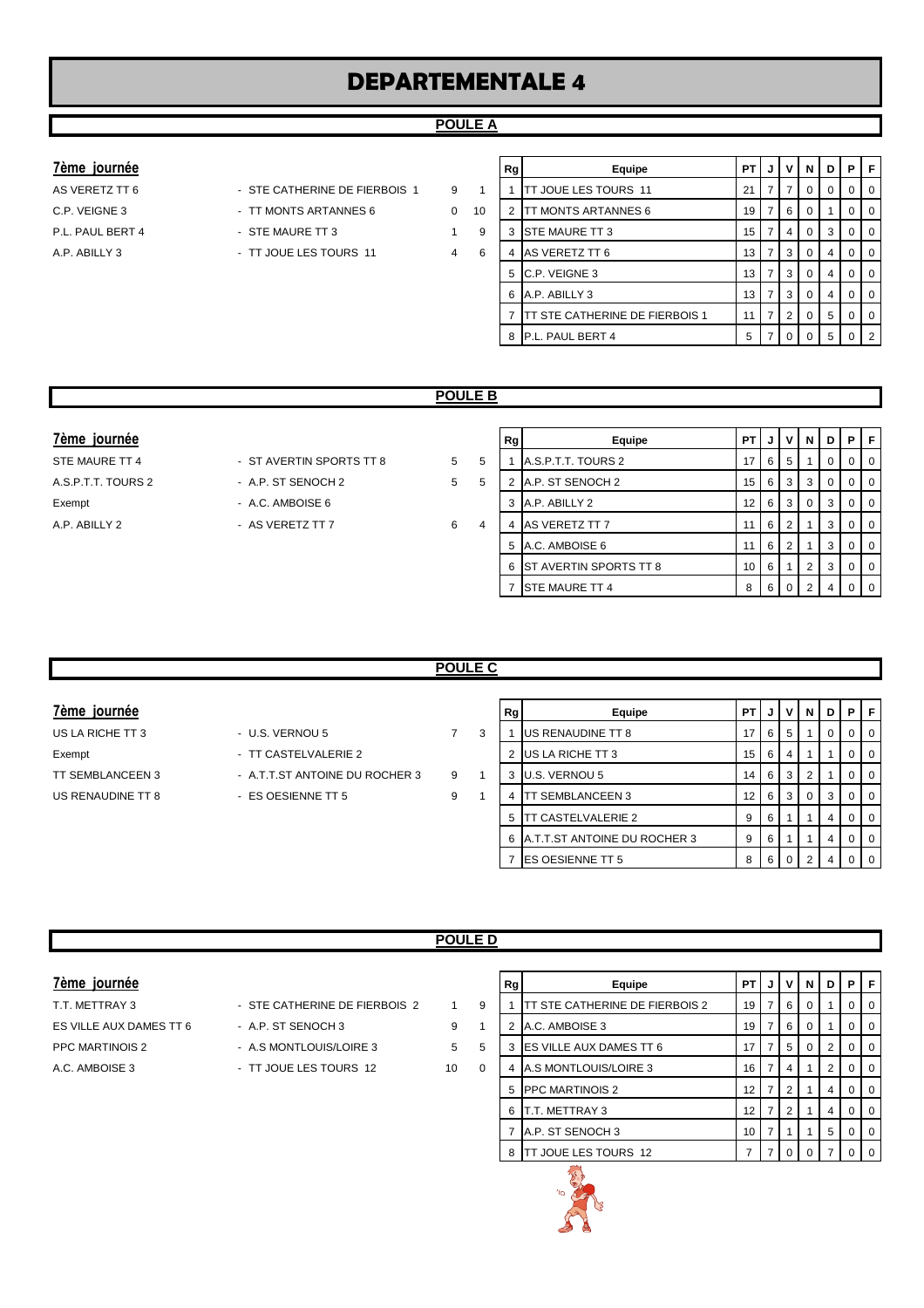#### **7ème journée**

ES OESIENNE TT 6  $-$  A.T.T.ST ANTOINE DU ROCHER 2  $-$  10  $-$  0

- T.T. METTRAY 2 A.S. LUYNES T.T 4 6 4
- A.S. FONDETTES 9 LANGEAIS-CINQ MARS 6 0 10

Exempt - TT SEMBLANCEEN 2

| Rg | Equipe                       | PT | J | v | N | D | Р |  |
|----|------------------------------|----|---|---|---|---|---|--|
|    | <b>TT SEMBLANCEEN 2</b>      | 18 | 6 | 6 | 0 | O | Ω |  |
| 2  | <b>ES OESIENNE TT 6</b>      | 15 | 6 | 4 | 1 |   |   |  |
| 3  | LANGEAIS-CINQ MARS 6         | 15 | 6 | 4 |   |   | Ω |  |
| 4  | <b>T.T. METTRAY 2</b>        | 12 | 6 | 3 | 0 | 3 | O |  |
| 5  | A.S. LUYNES T.T 4            | 9  | 6 |   |   | 4 | O |  |
| 6  | A.T.T.ST ANTOINE DU ROCHER 2 | 9  | 6 |   |   | 4 | O |  |
|    | A.S. FONDETTES 9             | 6  | 6 |   | O | 6 |   |  |

#### **POULE F**

#### **7ème journée**

Exempt - BEAUJARDIN BCT 4 ST AVERTIN SPORTS TT 9 - ES RIDELLOIS TT 4 5 A.S. LUYNES T.T 5 **Example 2** ST MICHEL T.T. 2 3 U.S.E. AVOINE-BEAUMONT 2 - T.T. BOUCHARDAIS 4 5

- 
- -

| Rg | Equipe                   | PT | J | v              | N        | D | Р | F |
|----|--------------------------|----|---|----------------|----------|---|---|---|
|    | A.S. LUYNES T.T 5        | 16 | 6 | 4              | 2        | O | Ω | 0 |
| 2  | <b>BEAUJARDIN BCT 4</b>  | 14 | 6 | 4              | $\Omega$ | 2 | 0 | 0 |
| 3  | U.S.E. AVOINE-BEAUMONT 2 | 13 | 6 | 3              | 2        | 0 | 0 |   |
| 4  | <b>ES RIDELLOIS TT 4</b> | 11 | 6 | 2              |          | 3 | 0 | 0 |
| 5  | ST AVERTIN SPORTS TT 9   | 11 | 6 | $\overline{2}$ |          | 3 | 0 | 0 |
| 6  | T.T. BOUCHARDAIS 4       | 10 | 6 | 1              | 2        | 3 | O | 0 |
|    | ST MICHEL T.T. 2         | 7  | 6 |                | n        | 4 |   |   |
|    |                          |    |   |                |          |   |   |   |

#### **POULE G**

- TT PARCAY MESLAY 6 U.S. CHAMBRAY-LES-TOURS 5 1 9
	-
	-
	-

| 7ème journée       |                             |   |   | Rg | Equipe                           | <b>PT</b> |    |                | N        | D I | PFI              |
|--------------------|-----------------------------|---|---|----|----------------------------------|-----------|----|----------------|----------|-----|------------------|
| TT PARCAY MESLAY 6 | - U.S. CHAMBRAY-LES-TOURS 5 |   | 9 |    | <b>U.S. CHAMBRAY-LES-TOURS 5</b> | 16        | -6 | 5'             | 0        |     | $0$   $0$        |
| Exempt             | - U.S. VERNOU 6             |   |   | 2  | U.S. VERNOU 6                    | 15        | -6 | 4              |          |     | $\overline{101}$ |
| LARCAY T.T. 4      | - A.C. AMBOISE 5            | 4 | 6 | 3  | A.C. AMBOISE 5                   | 14        | 6  | 4              | $\Omega$ |     | $0$   $0$        |
| US RENAUDINE TT 7  | - RS ST CYR/LOIRE 7         | 2 | 8 | 4  | <b>IRS ST CYR/LOIRE 7</b>        | 13        | -6 | 3              |          |     | $\overline{101}$ |
|                    |                             |   |   | 5  | <b>TT PARCAY MESLAY 6</b>        |           | -6 | $\overline{2}$ |          | 3   | $0$   $0$        |
|                    |                             |   |   |    | 6 LARCAY T.T. 4                  | 9         |    |                |          | 4   | $\overline{1}$ 0 |
|                    |                             |   |   |    | US RENAUDINE TT 7                | 6         |    |                | $\Omega$ | 6   | 0 1 0            |

#### **POULE H**

| reme | Tournee |
|------|---------|
|      |         |
|      |         |

- US LA RICHE TT 4 LARCAY T.T. 2 0 1 TT PARCAY MESLAY 7 - TT MONTS ARTANNES 7 8 TT CORMERY-TRUYES 3 - A.C. AMBOISE 4 7 A.T.T. AZAY-SUR-CHER 4 - TT JOUE LES TOURS 10
	-
	- -

| 7ème journée           |                        |   |    | Rg | Equipe                      | PTIJI             |                            | $\mathsf{v}$   | N           | D | PIF |                |
|------------------------|------------------------|---|----|----|-----------------------------|-------------------|----------------------------|----------------|-------------|---|-----|----------------|
| US LA RICHE TT 4       | - LARCAY T.T. 2        | 0 | 10 |    | LARCAY T.T. 2               | 21                |                            |                | 0           | 0 |     | 0 <sup>1</sup> |
| TT PARCAY MESLAY 7     | - TT MONTS ARTANNES 7  | 8 | 2  |    | <b>TT CORMERY-TRUYES 3</b>  |                   | $19$   $7$                 | - 6 I          | - 0         |   |     | $0$   0        |
| TT CORMERY-TRUYES 3    | - A.C. AMBOISE 4       | 7 | 3  |    | A.T.T. AZAY-SUR-CHER 4      | 17 $\blacksquare$ |                            | 5              | - 0         | 2 |     | 0 <sub>0</sub> |
| A.T.T. AZAY-SUR-CHER 4 | - TT JOUE LES TOURS 10 | 7 | 3  | 4  | TT PARCAY MESLAY 7          | 15 <sup>1</sup>   | $\overline{7}$             | 4              | - 0         | 3 |     | $0$   0        |
|                        |                        |   |    |    | 5 A.C. AMBOISE 4            |                   | $\overline{7}$<br><b>T</b> | <sup>2</sup>   | $\mathbf 0$ | 5 |     | $0 \mid 0$     |
|                        |                        |   |    | 6  | US LA RICHE TT 4            |                   |                            | 2 <sup>1</sup> | 0           | 5 |     | 0 <sup>1</sup> |
|                        |                        |   |    |    | TT JOUE LES TOURS 10        | 9                 |                            |                | 0           | 6 |     | 0 <sup>1</sup> |
|                        |                        |   |    | 8  | <b>ITT MONTS ARTANNES 7</b> | 8                 |                            |                |             | 5 |     |                |

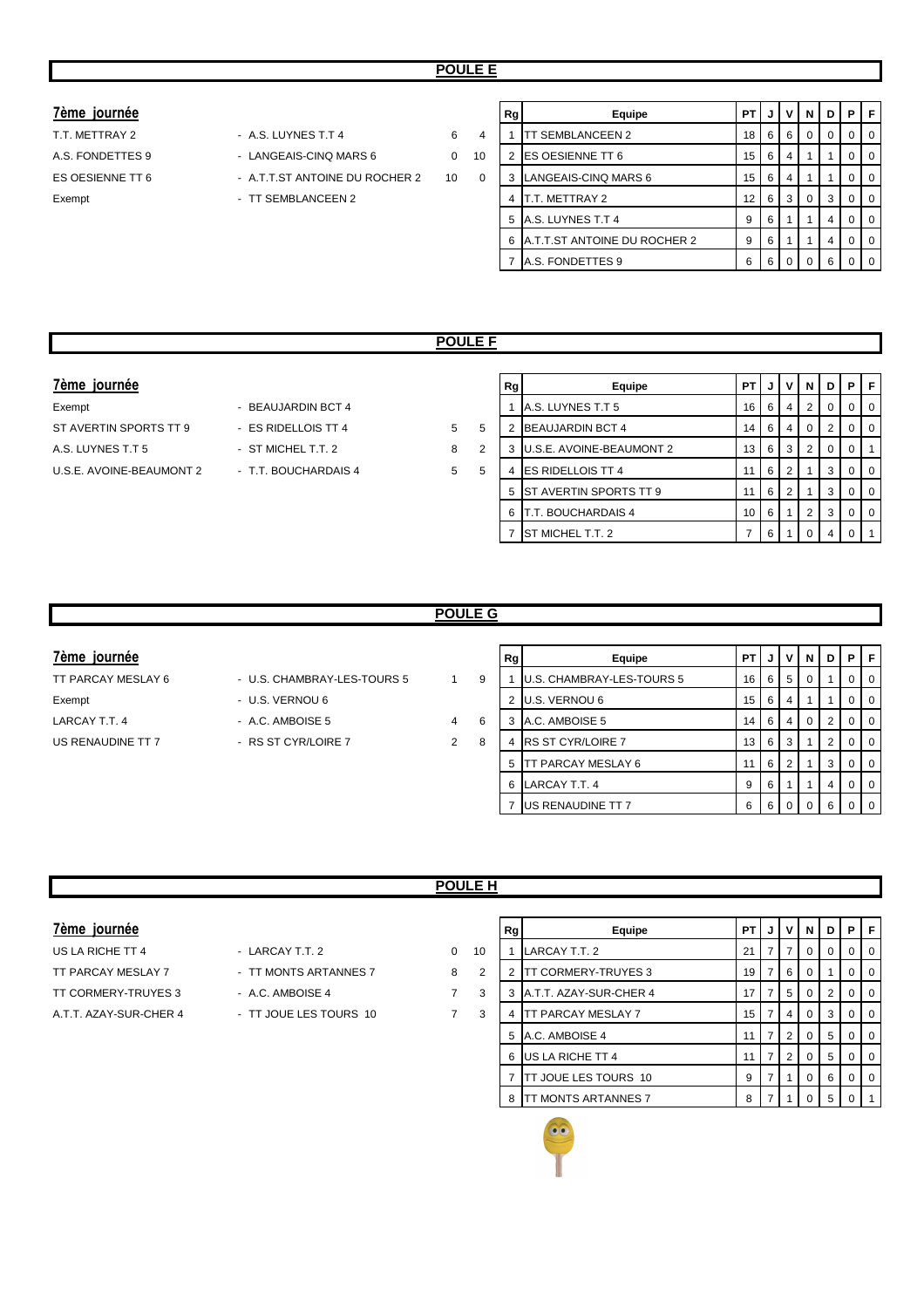#### **7ème journée**

## 4S TOURS T.T. 16 - C.E.S. TOURS 3 10 LARCAY T.T. 3 **EXECUTE:** ASTT SORIGNY 2 16 16 17 18 16 17 17 18 16 17 18 16 17 18 16 17 16 17 16 17 16 17 16 17 16 17 16 17 16 17 16 17 16 17 16 17 16 17 16 17 16 17 16 17 16 17 16 17 16 17 16 17 16 17 16 17 16 17 16 17 16 A.T.T. AZAY-SUR-CHER 3 - STE MAURE TT 5 1

# T.T BOUCHARDAIS 5 - TT CHINONAIS 5 5 5

|   | Rg             | Equipe                 | PТ | J                 | ٧              | N        | D            | Р        | F |
|---|----------------|------------------------|----|-------------------|----------------|----------|--------------|----------|---|
| 5 |                | <b>TT CHINONAIS 5</b>  | 20 | 7                 | 6              | 1        | 0            | $\Omega$ | O |
| F | $\overline{2}$ | LARCAY T.T. 3          | 19 | 7                 | 6              | $\Omega$ | $\mathbf{1}$ | 0        | 0 |
| 1 | 3              | T.T BOUCHARDAIS 5      | 16 | 7                 | 4              | 1        | 2            | 0        | 0 |
| 9 | 4              | 4S TOURS T.T. 16       | 16 | 7                 | 5              | $\Omega$ | 1            | 0        |   |
|   | 5              | STE MAURE TT 5         | 12 | 7                 | $\overline{2}$ | 1        | 4            | 0        | 0 |
|   | 6              | A.T.T. AZAY-SUR-CHER 3 | 11 | 7                 | $\overline{2}$ | $\Omega$ | 5            | 0        | 0 |
|   | 7              | C.E.S. TOURS 3         | 9  | 7                 | 1              | 1        | 4            | $\Omega$ |   |
|   | 8              | <b>ASTT SORIGNY 2</b>  | 7  | 7                 | $\Omega$       | 0        | 7            | 0        |   |
|   |                |                        |    | $\sim$ 0.4 $\sim$ |                |          |              |          |   |

# **DEPARTEMENTALE 1600**

#### **POULE A**

- US LA RICHE TT 5 AS SAVONNIERES 2 1 9
	-
	-
	-

| 7ème journée     |                        |   |   | Rg | Equipe                    | <b>PT</b>       |     | JIVI           | <b>N</b> | D |          | <b>P</b> F     |
|------------------|------------------------|---|---|----|---------------------------|-----------------|-----|----------------|----------|---|----------|----------------|
| US LA RICHE TT 5 | - AS SAVONNIERES 2     |   | 9 |    | <b>R.C. BALLAN 4</b>      | 18              | 6   | - 6 I          | - 0      | 0 |          | $\overline{0}$ |
| R.C. BALLAN 4    | - LANGEAIS-CINQ MARS 7 | 8 | 2 |    | <b>PPC MARTINOIS 3</b>    | 13 <sup>1</sup> |     | 6 2 1          | 3        |   | $\Omega$ | $\overline{0}$ |
| PPC MARTINOIS 3  | - T.T. BOUCHARDAIS 6   |   | 3 |    | <b>T.T. BOUCHARDAIS 6</b> | 13 <sup>1</sup> | 6 3 |                |          |   |          | $\overline{0}$ |
| Exempt           | - ES OESIENNE TT 7     |   |   |    | <b>IES OESIENNE TT 7</b>  | 13              | 6   | l 3            |          | 2 |          | $\overline{0}$ |
|                  |                        |   |   |    | 5 AS SAVONNIERES 2        | 12 <sub>1</sub> | 6   |                |          |   |          | $\overline{0}$ |
|                  |                        |   |   |    | LANGEAIS-CINQ MARS 7      | 8               | 6   | $\overline{0}$ | -2       | 4 |          | $\overline{0}$ |
|                  |                        |   |   |    | US LA RICHE TT 5          |                 | 6   |                |          | 5 |          | $01$ 0         |

# **DEPARTEMENTALE 1 FEMININE**

#### **4ème journée**

- TT PARCAY MESLAY 1 LANGEAIS-CINQ MARS 1 3 BEAUJARDIN BCT 1 - Exempt TT PARCAY MESLAY 2 - ES VILLE AUX DAMES TT 1 9
	-
	-
	-
- 
- 

|   | Rg | Equipe                  | P1 |   |   |   | D | P |  |
|---|----|-------------------------|----|---|---|---|---|---|--|
| 7 |    | ES VILLE AUX DAMES TT 1 | 12 | 4 | 4 | 0 | Ω |   |  |
|   | 2  | LANGEAIS-CINQ MARS 1    | 9  | 4 | 2 |   |   |   |  |
| 9 | 3  | <b>BEAUJARDIN BCT 1</b> | 8  | 4 | 2 | 0 | 2 |   |  |
|   | 4  | TT PARCAY MESLAY 1      | 6  | 4 |   |   | 3 |   |  |
|   | 5  | T PARCAY MESLAY 2       | 5  | 4 | 0 |   | 3 |   |  |

# Pénalités financières

(d'après Règlement des Championnats par Equipes)

**N° Club, Equipe, Poule, Licence, Clt, Points (5,00€)**

*N° Licence erroné :* 

7è journée : 0002 4S Tours TT 12 - 0691 ATT St Antoine du Rocher 1

**Forfait (10,00€)**

7è journée : 0004 CES Tours 1 - 0425 ASTT Castelvalérie 1

## **FERMETURE SECRETARIAT DU COMITE**

Le secrétariat du Comité sera fermé Mardi 26 Décembre 2017 et du Lundi 1er au Vendredi 5 Janvier 2018 inclus

Bonnes fêtes de fin d'année à tous et toutes

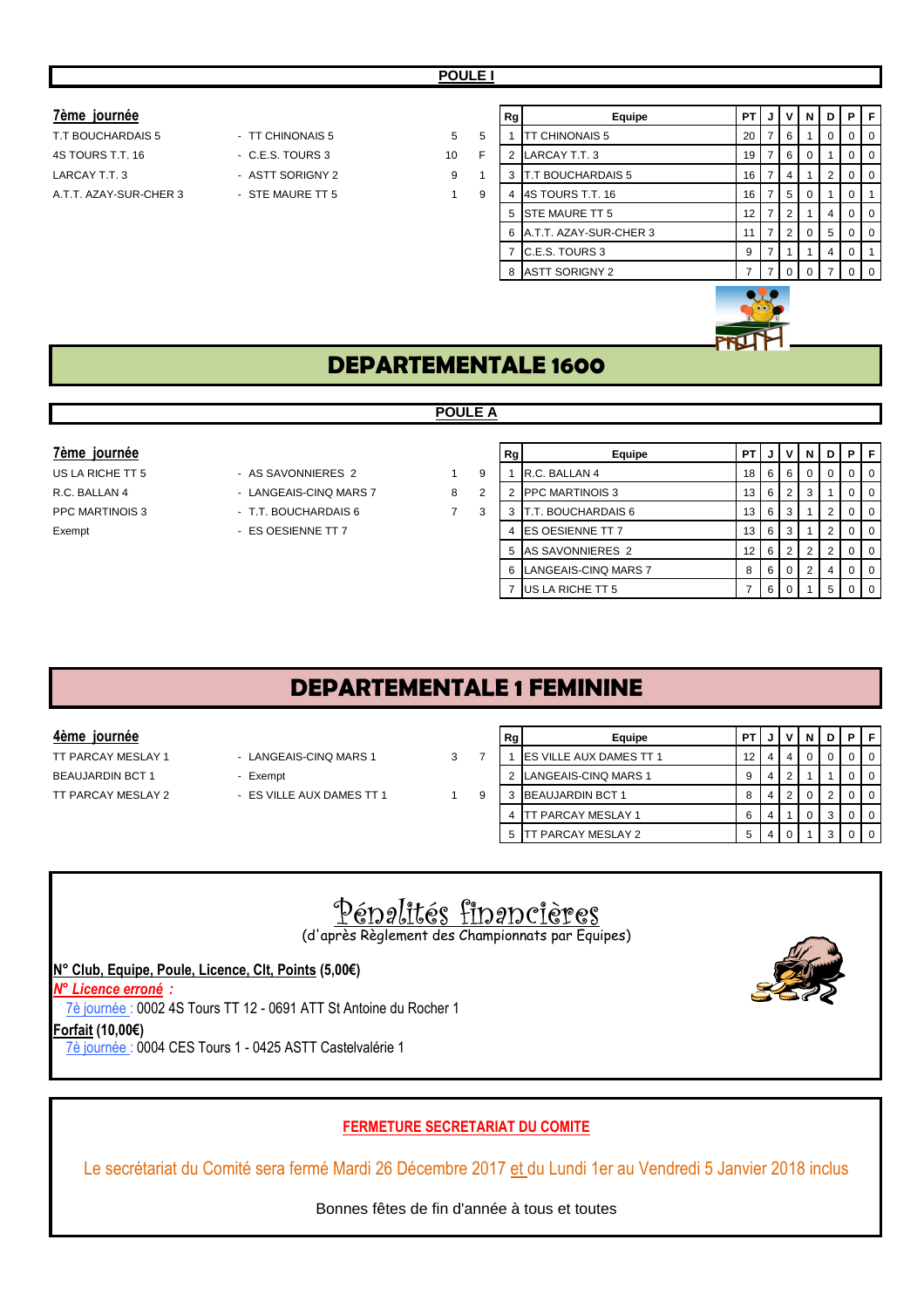# **DEPARTEMENTALE 1 VETERANS**

|                         |                          |    | <b>Poule A</b> |                          |                           |                |                |                |                |                |                |                |
|-------------------------|--------------------------|----|----------------|--------------------------|---------------------------|----------------|----------------|----------------|----------------|----------------|----------------|----------------|
| 3ème journée            |                          |    |                | Rg                       | Equipe                    | PT             | <b>J</b>       | v              | N              | D              | P              | F              |
| RS ST CYR/LOIRE 1       | - EP MARIGNY RILLY 1     | 19 | 11             |                          | <b>BEAUJARDIN BCT 1</b>   | 8              | 3              | $\overline{2}$ |                | 0              | 0              | 0              |
| Exempt                  | - C.S. LA MEMBROLLE TT 2 |    |                | $\blacksquare$           | <b>RS ST CYR/LOIRE 1</b>  | 8              | 3              | $\overline{2}$ |                | 0              | 0              | 0              |
| <b>BEAUJARDIN BCT 1</b> | - TT SEMBLANCEEN 1       | 19 | 11             |                          | 3 C.S. LA MEMBROLLE TT 2  | $\overline{4}$ | $\overline{2}$ |                | 0              |                | 0              | 0              |
|                         |                          |    |                | $\overline{4}$           | EP MARIGNY RILLY 1        | $\overline{2}$ | $\overline{2}$ | 0              | 0              | 2              | 0              | $\overline{0}$ |
|                         |                          |    |                | $\blacksquare$           | <b>TT SEMBLANCEEN 1</b>   | $\overline{2}$ | $\overline{2}$ | $\mathbf{0}$   | $\overline{0}$ | $\overline{2}$ |                | $0 \mid 0$     |
|                         |                          |    |                |                          |                           |                |                |                |                |                |                |                |
|                         |                          |    | <b>Poule B</b> |                          |                           |                |                |                |                |                |                |                |
| 3ème journée            |                          |    |                | Rg                       | Equipe                    | PT.            |                | V              | N              | D I            |                | PF             |
| US RENAUDINE TT 1       | - T.T. BOUCHARDAIS 1     | 17 | 13             |                          | ES OESIENNE TT 1          | 9              | 3              | 3              | $\mathbf 0$    | $\Omega$       | 0              | $\overline{0}$ |
| Exempt                  | - C.S LA MEMBROLLE TT 1  |    |                | 2                        | US RENAUDINE TT 1         | $\overline{7}$ | 3              | $\overline{2}$ | 0              |                | 0              | $\overline{0}$ |
| ES OESIENNE TT 1        | - C.P. VEIGNE 1          | 18 | 12             |                          | 3 C.S LA MEMBROLLE TT 1   | $\overline{4}$ | $\overline{2}$ |                | $\mathbf 0$    |                | 0              | $\overline{0}$ |
|                         | <b>REATION</b>           |    |                | $\overline{4}$           | <b>T.T. BOUCHARDAIS 1</b> | $\overline{2}$ | $\overline{2}$ | 0              | 0              | $\overline{2}$ | 0              | $\overline{0}$ |
|                         | 00<br>$\sim$             |    |                | $\overline{\phantom{a}}$ | C.P. VEIGNE 1             | $\overline{2}$ | $\overline{2}$ | $\mathbf 0$    | $\overline{0}$ | 2              | 0 <sup>1</sup> | $\overline{0}$ |

# **A VOS AGENDAS !!!**

ESIM

## **2ème tour du Critérium Fédéral Départemental**

- $\Rightarrow$  Seniors : vendredi 15 décembre 2017
- Jeunes : samedi 16 décembre 2017

# **EQUIPES JEUNES**

|                              |                             | <b>Poule A</b> |    |                |                                 |                |                |                |              |                |                |                |
|------------------------------|-----------------------------|----------------|----|----------------|---------------------------------|----------------|----------------|----------------|--------------|----------------|----------------|----------------|
| 3ème journée                 |                             |                |    | Rg             | Equipe                          | <b>PT</b>      | J              | V              | N            | D              | P.             | l F            |
| U.S.E. AVOINE-BEAUMONT 1     | - TT MONTS ARTANNES 1       | 11             | 7  |                | <b>U.S.E. AVOINE-BEAUMONT 1</b> | $\overline{7}$ | 3              | $\overline{2}$ | 0            |                | 0              | 0              |
| Entente OESIENNE-PAUL BERT 1 | $-4S$ TOURS T.T. 1          | 12             | 6  | 2              | <b>TT MONTS ARTANNES 1</b>      | 6              | 3              |                |              |                | 0              | 0              |
|                              |                             |                |    | 3              | 4S TOURS T.T. 1                 | 6              | 3              |                |              |                | 0              | $\overline{0}$ |
|                              |                             |                |    | $\overline{4}$ | Entente OESIENNE-PAUL BERT 1    | 5              | 3 <sup>1</sup> | 1              | 0            | 2 <sup>1</sup> | $\overline{0}$ | l 0            |
|                              |                             |                |    |                |                                 |                |                |                |              |                |                |                |
|                              |                             | <b>Poule B</b> |    |                |                                 |                |                |                |              |                |                |                |
| 3ème journée                 |                             |                |    | Rg             | Equipe                          | PT             | J              | ٧              | N            | D              |                | PF             |
| <b>RS ST CYR/LOIRE 1</b>     | - A.S MONTLOUIS/LOIRE 1     | 10             | 8  |                | <b>RS ST CYR/LOIRE 1</b>        | $\overline{7}$ | 3              | $\overline{2}$ | 0            |                | 0              | 0              |
| ST AVERTIN SPORTS TT 1       | - U.S. CHAMBRAY-LES-TOURS 1 | 6              | 12 |                | 2 A.S MONTLOUIS/LOIRE 1         | $\overline{7}$ | 3              | $\overline{2}$ | 0            |                | 0              | 0              |
|                              |                             |                |    |                | 3 U.S. CHAMBRAY-LES-TOURS 1     | $\overline{7}$ | 3              | $\overline{2}$ | 0            |                | 0              | 0              |
|                              |                             |                |    | 4              | ST AVERTIN SPORTS TT 1          | 3              | $\mathbf{3}$   | $\mathbf 0$    | 0            | 3              | $\Omega$       | $\overline{0}$ |
|                              |                             | <b>Poule C</b> |    |                |                                 |                |                |                |              |                |                |                |
|                              |                             |                |    |                |                                 |                |                |                |              |                |                |                |
| 3ème journée                 |                             |                |    | Rg             | Equipe                          | <b>PT</b>      | J              | ٧              | N            | D              | P.             | F              |
| <b>TT CHINONAIS 1</b>        | - PPC MARTINOIS 1           | 8              | 10 |                | <b>PPC MARTINOIS 1</b>          | 8              | 3              | $\overline{2}$ |              | $\mathbf 0$    | 0              | 0              |
| TT BLERE V.C. 1              | - RS ST CYR/LOIRE 2         | 8              | 10 | $\overline{2}$ | <b>TT CHINONAIS 1</b>           | $\overline{7}$ | 3              | $\overline{2}$ | 0            |                | 0              | $\Omega$       |
|                              |                             |                |    |                | 3 RS ST CYR/LOIRE 2             | 6              |                | $3 \mid 1$     | $\mathbf{1}$ | $\mathbf{1}$   | $\mathbf{0}$   | $\mathbf{0}$   |

4 TT BLERE V.C. 1 3 3 0 0 3 0 0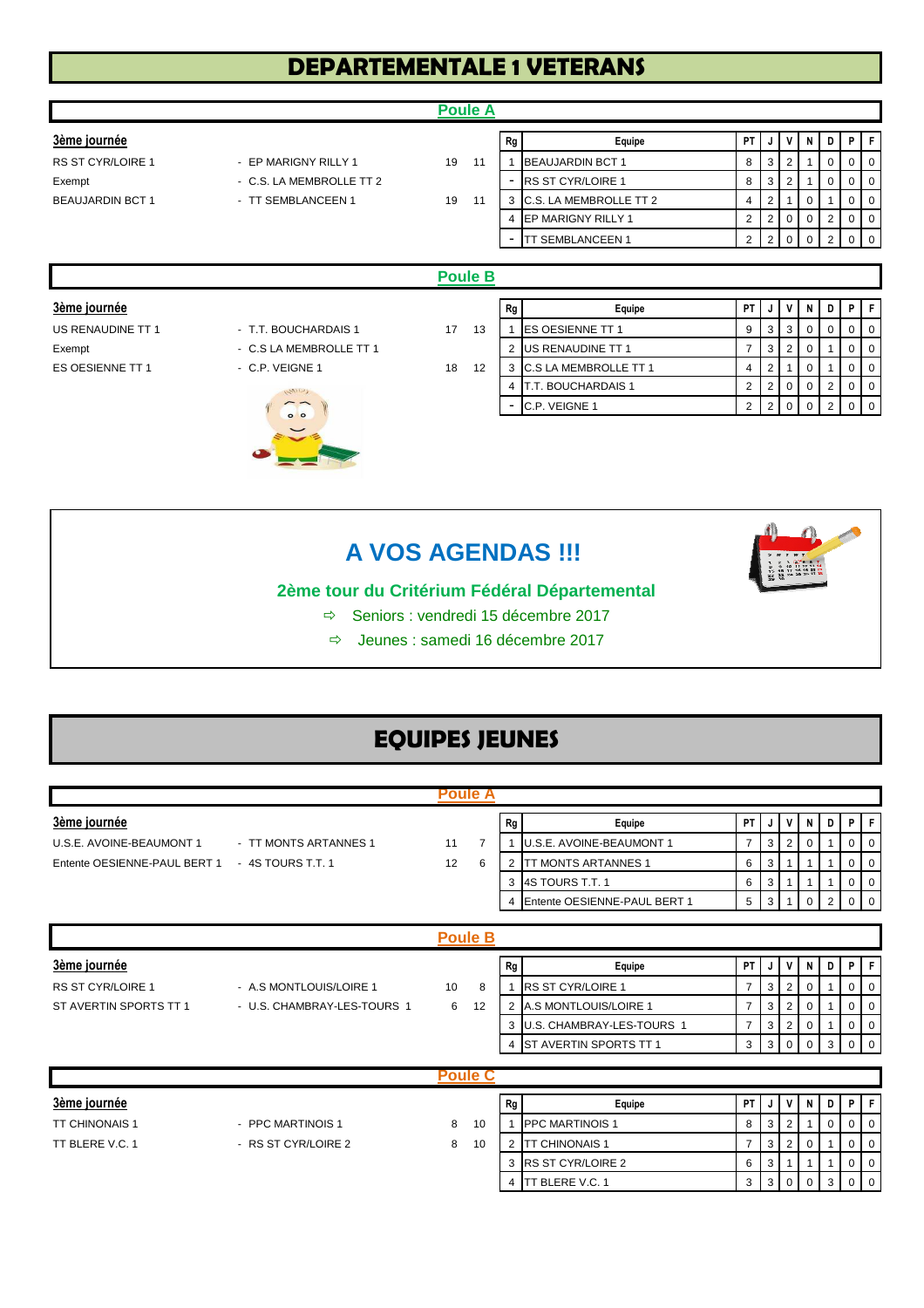| 3ème journée<br>PT<br>V<br>N<br>PF<br>Rg<br>Equipe<br>J<br>D<br>4S TOURS T.T. 2<br>9<br>3<br>3<br>$\mathbf 0$<br>ES RIDELLOIS TT 1<br>$\Omega$<br>$\mathbf 0$<br>$\Omega$<br>- ES VILLE AUX DAMES TT 1<br>13<br>5<br>$\mathbf{1}$<br>$\mathbf{3}$<br>0<br>A.S. FONDETTES 1<br>- 4S TOURS T.T. 2<br>6<br>12<br><b>ES RIDELLOIS TT 1</b><br>$\overline{7}$<br>$\overline{2}$<br>0<br>$\overline{0}$<br>2<br>$\mathbf{1}$<br>A.S. FONDETTES 1<br>5<br>3<br>$\boldsymbol{2}$<br>0<br>3<br>$\mathbf{1}$<br>$\mathbf 0$<br>$\overline{0}$<br>ES VILLE AUX DAMES TT 1<br>3<br>3<br>$\mathbf 0$<br>$\mathbf 0$<br>3<br>$\mathbf 0$<br>$\overline{0}$<br>$\overline{4}$<br><b>Poule E</b><br>$P$ $F$<br>3ème journée<br>PT<br>V<br>N<br>D<br>Rg<br>Equipe<br>J<br>$\overline{7}$<br>3<br>$\overline{2}$<br>$\mathbf 0$<br>$\mathbf 0$<br>LARCAY T.T. 1<br>- A.S MONTLOUIS/LOIRE 2<br>LARCAY T.T. 1<br>0<br>15<br>3<br>$\mathbf{1}$<br>2 A.S MONTLOUIS/LOIRE 2<br>TT PARCAY MESLAY 1<br>- A.C. AMBOISE 1<br>15<br>3<br>6<br>3<br>$\mathbf 0$<br>$\mathbf{1}$<br>0<br>1<br>3 A.C. AMBOISE 1<br>6<br>3<br>$\mathbf 0$<br>$\mathbf{1}$<br>$\mathbf 0$<br>5<br>TT PARCAY MESLAY 1<br>3<br>$\mathbf 0$<br>$\overline{2}$<br>0<br>$\Omega$<br><b>Poule F</b><br>PT<br>V<br>N<br>D<br>P<br>l F<br>Rg<br>J<br>Equipe<br>$\mathbf{3}$<br>4S TOURS T.T. 3<br>9<br>3<br>0<br>4S TOURS T.T. 3<br>- TT MONTS ARTANNES 2<br>14<br>$\mathbf{1}$<br>$\mathbf 0$<br>$\mathbf 0$<br>$\overline{0}$<br>4<br>6<br><b>TT MONTS ARTANNES 2</b><br>$\mathbf{3}$<br>$\mathbf 0$<br>$\overline{0}$<br>A.T.T. AZAY-SUR-CHER 1<br>- TT CORMERY-TRUYES 1<br>8<br>10<br>$\overline{2}$<br>$\mathbf{1}$<br>1<br><b>TT CORMERY-TRUYES 1</b><br>6<br>3<br>3<br>$\mathbf{1}$<br>0<br>$\mathbf 0$<br>1<br>A.T.T. AZAY-SUR-CHER 1<br>3<br>3<br>$\Omega$<br>$\Omega$<br>4<br>$\Omega$<br>3<br>$\Omega$<br><b>Poule G</b><br>3ème journée<br>l F<br>Rg<br>Equipe<br>PT<br>J<br>V<br>Ν<br>D<br>P<br>$\mathbf{3}$<br>$\mathbf{3}$<br>9<br>$\mathsf 0$<br>$\mathbf 0$<br>0<br><b>TT CHINONAIS 2</b><br>- US RENAUDINE TT 1<br>$\mathbf{1}$<br><b>TT CHINONAIS 2</b><br>$\overline{0}$<br>12<br>6<br>$\mathbf{3}$<br>$\overline{2}$<br>2 RS ST CYR/LOIRE 3<br>$\overline{7}$<br>$\mathbf 0$<br>A.T.T. AZAY-SUR-CHER 2<br>- RS ST CYR/LOIRE 3<br>$\overline{2}$<br>16<br>$\mathbf 0$<br>$\overline{0}$<br>3 US RENAUDINE TT 1<br>5<br>3<br>$\mathbf{1}$<br>0<br>$\overline{2}$<br>$\mathbf 0$<br>$\overline{0}$<br>3<br>A.T.T. AZAY-SUR-CHER 2<br>3<br>$\mathbf 0$<br>$\Omega$<br>3<br>$\Omega$<br>0<br><b>Poule H</b><br>3ème journée<br>PT<br>N<br>P<br>F<br>Rg<br>J<br>V<br>D<br>Equipe<br>$\mathbf{3}$<br>$\mathbf{3}$<br>0<br>RS ST CYR/LOIRE 4<br>$\mathbf{1}$<br><b>TT JOUE LES TOURS 1</b><br>9<br>$\mathbf 0$<br>$\mathbf 0$<br>$\overline{0}$<br>- TT JOUE LES TOURS 1<br>11<br>7<br>$\mathbf{3}$<br>$\overline{2}$<br>$\overline{7}$<br>$\mathsf 0$<br>0<br>A.S. FONDETTES 2<br>- TT CORMERY-TRUYES 2<br>15<br>2 A.S. FONDETTES 2<br>$\overline{0}$<br>3<br>1<br>3<br>3 RS ST CYR/LOIRE 4<br>5<br>$\mathbf{1}$<br>0<br>$\overline{\mathbf{c}}$<br>$\mathbf 0$<br>$\overline{0}$<br>3<br>$\overline{4}$<br><b>TT CORMERY-TRUYES 2</b><br>3<br>$\Omega$<br>3<br>$\Omega$<br>$\Omega$<br>$\Omega$<br><b>Poule I</b><br>3ème journée<br>PT<br>P<br>Rg<br>J<br>V<br>N<br>D<br>l F<br>Equipe<br>$\overline{2}$<br>LARCAY T.T. 2<br>3<br>- TT MONTS ARTANNES 3<br>$\mathbf{1}$<br><b>TT SEMBLANCEEN 1</b><br>8<br>$\mathbf 0$<br>$\mathbf 0$<br>$\mathbf 0$<br>2<br>16<br>$\mathbf{3}$<br>$\overline{7}$<br>$\overline{2}$<br>0<br>$\overline{0}$<br>US LA RICHE TT 1<br>9<br><b>TT MONTS ARTANNES 3</b><br>0<br>- TT SEMBLANCEEN 1<br>9<br>2<br>1<br>$\mathsf 3$<br>0<br>US LA RICHE TT 1<br>6<br>$\mathbf{1}$<br>$\overline{0}$<br>3<br>1<br>1<br>3<br>LARCAY T.T. 2<br>3<br>$\mathbf 0$<br>$\mathbf 0$<br>3<br>0<br>$\overline{0}$<br>4<br><b>Poule J</b><br><b>3ème journée</b><br>PF<br>Rg<br>PT J<br>V<br>N<br>D<br>Equipe<br>3<br>$\overline{2}$<br>ST AVERTIN SPORTS TT 2<br>8<br>ES RIDELLOIS TT 2<br>0<br>0<br>$\overline{0}$<br>- LANGEAIS-CINQ MARS 1<br>$7 \quad 11$<br>$\mathbf{1}$<br>1<br>3<br>$\overline{2}$<br>ST AVERTIN SPORTS TT 2<br>- CS LA MEMBROLLE TT 1<br>9<br>2 LANGEAIS-CINQ MARS 1<br>$\overline{7}$<br>$\mathbf 0$<br>0<br>$\mathbf 0$<br>9<br>$\mathbf{1}$<br>5<br>3<br>$\overline{c}$<br>$\overline{0}$<br>3 ES RIDELLOIS TT 2<br>$\mathbf{1}$<br>$\mathbf 0$<br>0<br>3<br>$\overline{2}$<br>$\overline{0}$<br>$\overline{4}$<br>CS LA MEMBROLLE TT 1<br>4<br>$\mathbf 0$<br>0<br><b>Poule K</b><br>3ème journée<br>PT<br>Rg<br>V<br>D<br>P<br>l F<br>Equipe<br>J<br>Ν<br>$\mathbf{3}$<br>3<br>4S TOURS T.T. 4<br>- TT JOUE LES TOURS 2<br>U.S. CHAMBRAY-LES-TOURS 2<br>9<br>$\mathbf 0$<br>$\mathbf 0$<br>$\mathbf 0$<br>$\overline{0}$<br>10<br>$\mathbf{1}$<br>8<br>3<br>$\overline{2}$<br>$\overline{7}$<br>$7 11$<br>2 4S TOURS T.T. 4<br>0<br>0<br>$\mathbf 0$<br>AS SAVONNIERES 1<br>- U.S. CHAMBRAY-LES-TOURS 2<br>1<br>AS SAVONNIERES 1<br>5<br>3<br>$\mathbf 0$<br>3<br>$\mathbf{1}$<br>0<br>2<br>0<br><b>TT JOUE LES TOURS 2</b><br>3<br>3<br>$\mathbf 0$<br>3<br>$\mathbf 0$<br>$\overline{0}$<br>$\overline{4}$<br>$\Omega$ |              | <b>Poule D</b> |  |
|---------------------------------------------------------------------------------------------------------------------------------------------------------------------------------------------------------------------------------------------------------------------------------------------------------------------------------------------------------------------------------------------------------------------------------------------------------------------------------------------------------------------------------------------------------------------------------------------------------------------------------------------------------------------------------------------------------------------------------------------------------------------------------------------------------------------------------------------------------------------------------------------------------------------------------------------------------------------------------------------------------------------------------------------------------------------------------------------------------------------------------------------------------------------------------------------------------------------------------------------------------------------------------------------------------------------------------------------------------------------------------------------------------------------------------------------------------------------------------------------------------------------------------------------------------------------------------------------------------------------------------------------------------------------------------------------------------------------------------------------------------------------------------------------------------------------------------------------------------------------------------------------------------------------------------------------------------------------------------------------------------------------------------------------------------------------------------------------------------------------------------------------------------------------------------------------------------------------------------------------------------------------------------------------------------------------------------------------------------------------------------------------------------------------------------------------------------------------------------------------------------------------------------------------------------------------------------------------------------------------------------------------------------------------------------------------------------------------------------------------------------------------------------------------------------------------------------------------------------------------------------------------------------------------------------------------------------------------------------------------------------------------------------------------------------------------------------------------------------------------------------------------------------------------------------------------------------------------------------------------------------------------------------------------------------------------------------------------------------------------------------------------------------------------------------------------------------------------------------------------------------------------------------------------------------------------------------------------------------------------------------------------------------------------------------------------------------------------------------------------------------------------------------------------------------------------------------------------------------------------------------------------------------------------------------------------------------------------------------------------------------------------------------------------------------------------------------------------------------------------------------------------------------------------------------------------------------------------------------------------------------------------------------------------------------------------------------------------------------------------------------------------------------------------------------------------------------------------------------------------------------------------------------------------------------------------------------------------------------------------------------------------------------------------------------------------------------------------------------------------------------------------------------------------------------------------------------------------------------------------------------------------------------------------------------------------------------------------------------------------------------------------------------------------------------------------------------------------------------------------------------------------------------------------------------------------------------------------------|--------------|----------------|--|
|                                                                                                                                                                                                                                                                                                                                                                                                                                                                                                                                                                                                                                                                                                                                                                                                                                                                                                                                                                                                                                                                                                                                                                                                                                                                                                                                                                                                                                                                                                                                                                                                                                                                                                                                                                                                                                                                                                                                                                                                                                                                                                                                                                                                                                                                                                                                                                                                                                                                                                                                                                                                                                                                                                                                                                                                                                                                                                                                                                                                                                                                                                                                                                                                                                                                                                                                                                                                                                                                                                                                                                                                                                                                                                                                                                                                                                                                                                                                                                                                                                                                                                                                                                                                                                                                                                                                                                                                                                                                                                                                                                                                                                                                                                                                                                                                                                                                                                                                                                                                                                                                                                                                                                                                                           |              |                |  |
|                                                                                                                                                                                                                                                                                                                                                                                                                                                                                                                                                                                                                                                                                                                                                                                                                                                                                                                                                                                                                                                                                                                                                                                                                                                                                                                                                                                                                                                                                                                                                                                                                                                                                                                                                                                                                                                                                                                                                                                                                                                                                                                                                                                                                                                                                                                                                                                                                                                                                                                                                                                                                                                                                                                                                                                                                                                                                                                                                                                                                                                                                                                                                                                                                                                                                                                                                                                                                                                                                                                                                                                                                                                                                                                                                                                                                                                                                                                                                                                                                                                                                                                                                                                                                                                                                                                                                                                                                                                                                                                                                                                                                                                                                                                                                                                                                                                                                                                                                                                                                                                                                                                                                                                                                           |              |                |  |
|                                                                                                                                                                                                                                                                                                                                                                                                                                                                                                                                                                                                                                                                                                                                                                                                                                                                                                                                                                                                                                                                                                                                                                                                                                                                                                                                                                                                                                                                                                                                                                                                                                                                                                                                                                                                                                                                                                                                                                                                                                                                                                                                                                                                                                                                                                                                                                                                                                                                                                                                                                                                                                                                                                                                                                                                                                                                                                                                                                                                                                                                                                                                                                                                                                                                                                                                                                                                                                                                                                                                                                                                                                                                                                                                                                                                                                                                                                                                                                                                                                                                                                                                                                                                                                                                                                                                                                                                                                                                                                                                                                                                                                                                                                                                                                                                                                                                                                                                                                                                                                                                                                                                                                                                                           |              |                |  |
|                                                                                                                                                                                                                                                                                                                                                                                                                                                                                                                                                                                                                                                                                                                                                                                                                                                                                                                                                                                                                                                                                                                                                                                                                                                                                                                                                                                                                                                                                                                                                                                                                                                                                                                                                                                                                                                                                                                                                                                                                                                                                                                                                                                                                                                                                                                                                                                                                                                                                                                                                                                                                                                                                                                                                                                                                                                                                                                                                                                                                                                                                                                                                                                                                                                                                                                                                                                                                                                                                                                                                                                                                                                                                                                                                                                                                                                                                                                                                                                                                                                                                                                                                                                                                                                                                                                                                                                                                                                                                                                                                                                                                                                                                                                                                                                                                                                                                                                                                                                                                                                                                                                                                                                                                           |              |                |  |
|                                                                                                                                                                                                                                                                                                                                                                                                                                                                                                                                                                                                                                                                                                                                                                                                                                                                                                                                                                                                                                                                                                                                                                                                                                                                                                                                                                                                                                                                                                                                                                                                                                                                                                                                                                                                                                                                                                                                                                                                                                                                                                                                                                                                                                                                                                                                                                                                                                                                                                                                                                                                                                                                                                                                                                                                                                                                                                                                                                                                                                                                                                                                                                                                                                                                                                                                                                                                                                                                                                                                                                                                                                                                                                                                                                                                                                                                                                                                                                                                                                                                                                                                                                                                                                                                                                                                                                                                                                                                                                                                                                                                                                                                                                                                                                                                                                                                                                                                                                                                                                                                                                                                                                                                                           |              |                |  |
|                                                                                                                                                                                                                                                                                                                                                                                                                                                                                                                                                                                                                                                                                                                                                                                                                                                                                                                                                                                                                                                                                                                                                                                                                                                                                                                                                                                                                                                                                                                                                                                                                                                                                                                                                                                                                                                                                                                                                                                                                                                                                                                                                                                                                                                                                                                                                                                                                                                                                                                                                                                                                                                                                                                                                                                                                                                                                                                                                                                                                                                                                                                                                                                                                                                                                                                                                                                                                                                                                                                                                                                                                                                                                                                                                                                                                                                                                                                                                                                                                                                                                                                                                                                                                                                                                                                                                                                                                                                                                                                                                                                                                                                                                                                                                                                                                                                                                                                                                                                                                                                                                                                                                                                                                           |              |                |  |
|                                                                                                                                                                                                                                                                                                                                                                                                                                                                                                                                                                                                                                                                                                                                                                                                                                                                                                                                                                                                                                                                                                                                                                                                                                                                                                                                                                                                                                                                                                                                                                                                                                                                                                                                                                                                                                                                                                                                                                                                                                                                                                                                                                                                                                                                                                                                                                                                                                                                                                                                                                                                                                                                                                                                                                                                                                                                                                                                                                                                                                                                                                                                                                                                                                                                                                                                                                                                                                                                                                                                                                                                                                                                                                                                                                                                                                                                                                                                                                                                                                                                                                                                                                                                                                                                                                                                                                                                                                                                                                                                                                                                                                                                                                                                                                                                                                                                                                                                                                                                                                                                                                                                                                                                                           |              |                |  |
|                                                                                                                                                                                                                                                                                                                                                                                                                                                                                                                                                                                                                                                                                                                                                                                                                                                                                                                                                                                                                                                                                                                                                                                                                                                                                                                                                                                                                                                                                                                                                                                                                                                                                                                                                                                                                                                                                                                                                                                                                                                                                                                                                                                                                                                                                                                                                                                                                                                                                                                                                                                                                                                                                                                                                                                                                                                                                                                                                                                                                                                                                                                                                                                                                                                                                                                                                                                                                                                                                                                                                                                                                                                                                                                                                                                                                                                                                                                                                                                                                                                                                                                                                                                                                                                                                                                                                                                                                                                                                                                                                                                                                                                                                                                                                                                                                                                                                                                                                                                                                                                                                                                                                                                                                           |              |                |  |
|                                                                                                                                                                                                                                                                                                                                                                                                                                                                                                                                                                                                                                                                                                                                                                                                                                                                                                                                                                                                                                                                                                                                                                                                                                                                                                                                                                                                                                                                                                                                                                                                                                                                                                                                                                                                                                                                                                                                                                                                                                                                                                                                                                                                                                                                                                                                                                                                                                                                                                                                                                                                                                                                                                                                                                                                                                                                                                                                                                                                                                                                                                                                                                                                                                                                                                                                                                                                                                                                                                                                                                                                                                                                                                                                                                                                                                                                                                                                                                                                                                                                                                                                                                                                                                                                                                                                                                                                                                                                                                                                                                                                                                                                                                                                                                                                                                                                                                                                                                                                                                                                                                                                                                                                                           |              |                |  |
|                                                                                                                                                                                                                                                                                                                                                                                                                                                                                                                                                                                                                                                                                                                                                                                                                                                                                                                                                                                                                                                                                                                                                                                                                                                                                                                                                                                                                                                                                                                                                                                                                                                                                                                                                                                                                                                                                                                                                                                                                                                                                                                                                                                                                                                                                                                                                                                                                                                                                                                                                                                                                                                                                                                                                                                                                                                                                                                                                                                                                                                                                                                                                                                                                                                                                                                                                                                                                                                                                                                                                                                                                                                                                                                                                                                                                                                                                                                                                                                                                                                                                                                                                                                                                                                                                                                                                                                                                                                                                                                                                                                                                                                                                                                                                                                                                                                                                                                                                                                                                                                                                                                                                                                                                           |              |                |  |
|                                                                                                                                                                                                                                                                                                                                                                                                                                                                                                                                                                                                                                                                                                                                                                                                                                                                                                                                                                                                                                                                                                                                                                                                                                                                                                                                                                                                                                                                                                                                                                                                                                                                                                                                                                                                                                                                                                                                                                                                                                                                                                                                                                                                                                                                                                                                                                                                                                                                                                                                                                                                                                                                                                                                                                                                                                                                                                                                                                                                                                                                                                                                                                                                                                                                                                                                                                                                                                                                                                                                                                                                                                                                                                                                                                                                                                                                                                                                                                                                                                                                                                                                                                                                                                                                                                                                                                                                                                                                                                                                                                                                                                                                                                                                                                                                                                                                                                                                                                                                                                                                                                                                                                                                                           |              |                |  |
|                                                                                                                                                                                                                                                                                                                                                                                                                                                                                                                                                                                                                                                                                                                                                                                                                                                                                                                                                                                                                                                                                                                                                                                                                                                                                                                                                                                                                                                                                                                                                                                                                                                                                                                                                                                                                                                                                                                                                                                                                                                                                                                                                                                                                                                                                                                                                                                                                                                                                                                                                                                                                                                                                                                                                                                                                                                                                                                                                                                                                                                                                                                                                                                                                                                                                                                                                                                                                                                                                                                                                                                                                                                                                                                                                                                                                                                                                                                                                                                                                                                                                                                                                                                                                                                                                                                                                                                                                                                                                                                                                                                                                                                                                                                                                                                                                                                                                                                                                                                                                                                                                                                                                                                                                           |              |                |  |
|                                                                                                                                                                                                                                                                                                                                                                                                                                                                                                                                                                                                                                                                                                                                                                                                                                                                                                                                                                                                                                                                                                                                                                                                                                                                                                                                                                                                                                                                                                                                                                                                                                                                                                                                                                                                                                                                                                                                                                                                                                                                                                                                                                                                                                                                                                                                                                                                                                                                                                                                                                                                                                                                                                                                                                                                                                                                                                                                                                                                                                                                                                                                                                                                                                                                                                                                                                                                                                                                                                                                                                                                                                                                                                                                                                                                                                                                                                                                                                                                                                                                                                                                                                                                                                                                                                                                                                                                                                                                                                                                                                                                                                                                                                                                                                                                                                                                                                                                                                                                                                                                                                                                                                                                                           |              |                |  |
|                                                                                                                                                                                                                                                                                                                                                                                                                                                                                                                                                                                                                                                                                                                                                                                                                                                                                                                                                                                                                                                                                                                                                                                                                                                                                                                                                                                                                                                                                                                                                                                                                                                                                                                                                                                                                                                                                                                                                                                                                                                                                                                                                                                                                                                                                                                                                                                                                                                                                                                                                                                                                                                                                                                                                                                                                                                                                                                                                                                                                                                                                                                                                                                                                                                                                                                                                                                                                                                                                                                                                                                                                                                                                                                                                                                                                                                                                                                                                                                                                                                                                                                                                                                                                                                                                                                                                                                                                                                                                                                                                                                                                                                                                                                                                                                                                                                                                                                                                                                                                                                                                                                                                                                                                           | 3ème journée |                |  |
|                                                                                                                                                                                                                                                                                                                                                                                                                                                                                                                                                                                                                                                                                                                                                                                                                                                                                                                                                                                                                                                                                                                                                                                                                                                                                                                                                                                                                                                                                                                                                                                                                                                                                                                                                                                                                                                                                                                                                                                                                                                                                                                                                                                                                                                                                                                                                                                                                                                                                                                                                                                                                                                                                                                                                                                                                                                                                                                                                                                                                                                                                                                                                                                                                                                                                                                                                                                                                                                                                                                                                                                                                                                                                                                                                                                                                                                                                                                                                                                                                                                                                                                                                                                                                                                                                                                                                                                                                                                                                                                                                                                                                                                                                                                                                                                                                                                                                                                                                                                                                                                                                                                                                                                                                           |              |                |  |
|                                                                                                                                                                                                                                                                                                                                                                                                                                                                                                                                                                                                                                                                                                                                                                                                                                                                                                                                                                                                                                                                                                                                                                                                                                                                                                                                                                                                                                                                                                                                                                                                                                                                                                                                                                                                                                                                                                                                                                                                                                                                                                                                                                                                                                                                                                                                                                                                                                                                                                                                                                                                                                                                                                                                                                                                                                                                                                                                                                                                                                                                                                                                                                                                                                                                                                                                                                                                                                                                                                                                                                                                                                                                                                                                                                                                                                                                                                                                                                                                                                                                                                                                                                                                                                                                                                                                                                                                                                                                                                                                                                                                                                                                                                                                                                                                                                                                                                                                                                                                                                                                                                                                                                                                                           |              |                |  |
|                                                                                                                                                                                                                                                                                                                                                                                                                                                                                                                                                                                                                                                                                                                                                                                                                                                                                                                                                                                                                                                                                                                                                                                                                                                                                                                                                                                                                                                                                                                                                                                                                                                                                                                                                                                                                                                                                                                                                                                                                                                                                                                                                                                                                                                                                                                                                                                                                                                                                                                                                                                                                                                                                                                                                                                                                                                                                                                                                                                                                                                                                                                                                                                                                                                                                                                                                                                                                                                                                                                                                                                                                                                                                                                                                                                                                                                                                                                                                                                                                                                                                                                                                                                                                                                                                                                                                                                                                                                                                                                                                                                                                                                                                                                                                                                                                                                                                                                                                                                                                                                                                                                                                                                                                           |              |                |  |
|                                                                                                                                                                                                                                                                                                                                                                                                                                                                                                                                                                                                                                                                                                                                                                                                                                                                                                                                                                                                                                                                                                                                                                                                                                                                                                                                                                                                                                                                                                                                                                                                                                                                                                                                                                                                                                                                                                                                                                                                                                                                                                                                                                                                                                                                                                                                                                                                                                                                                                                                                                                                                                                                                                                                                                                                                                                                                                                                                                                                                                                                                                                                                                                                                                                                                                                                                                                                                                                                                                                                                                                                                                                                                                                                                                                                                                                                                                                                                                                                                                                                                                                                                                                                                                                                                                                                                                                                                                                                                                                                                                                                                                                                                                                                                                                                                                                                                                                                                                                                                                                                                                                                                                                                                           |              |                |  |
|                                                                                                                                                                                                                                                                                                                                                                                                                                                                                                                                                                                                                                                                                                                                                                                                                                                                                                                                                                                                                                                                                                                                                                                                                                                                                                                                                                                                                                                                                                                                                                                                                                                                                                                                                                                                                                                                                                                                                                                                                                                                                                                                                                                                                                                                                                                                                                                                                                                                                                                                                                                                                                                                                                                                                                                                                                                                                                                                                                                                                                                                                                                                                                                                                                                                                                                                                                                                                                                                                                                                                                                                                                                                                                                                                                                                                                                                                                                                                                                                                                                                                                                                                                                                                                                                                                                                                                                                                                                                                                                                                                                                                                                                                                                                                                                                                                                                                                                                                                                                                                                                                                                                                                                                                           |              |                |  |
|                                                                                                                                                                                                                                                                                                                                                                                                                                                                                                                                                                                                                                                                                                                                                                                                                                                                                                                                                                                                                                                                                                                                                                                                                                                                                                                                                                                                                                                                                                                                                                                                                                                                                                                                                                                                                                                                                                                                                                                                                                                                                                                                                                                                                                                                                                                                                                                                                                                                                                                                                                                                                                                                                                                                                                                                                                                                                                                                                                                                                                                                                                                                                                                                                                                                                                                                                                                                                                                                                                                                                                                                                                                                                                                                                                                                                                                                                                                                                                                                                                                                                                                                                                                                                                                                                                                                                                                                                                                                                                                                                                                                                                                                                                                                                                                                                                                                                                                                                                                                                                                                                                                                                                                                                           |              |                |  |
|                                                                                                                                                                                                                                                                                                                                                                                                                                                                                                                                                                                                                                                                                                                                                                                                                                                                                                                                                                                                                                                                                                                                                                                                                                                                                                                                                                                                                                                                                                                                                                                                                                                                                                                                                                                                                                                                                                                                                                                                                                                                                                                                                                                                                                                                                                                                                                                                                                                                                                                                                                                                                                                                                                                                                                                                                                                                                                                                                                                                                                                                                                                                                                                                                                                                                                                                                                                                                                                                                                                                                                                                                                                                                                                                                                                                                                                                                                                                                                                                                                                                                                                                                                                                                                                                                                                                                                                                                                                                                                                                                                                                                                                                                                                                                                                                                                                                                                                                                                                                                                                                                                                                                                                                                           |              |                |  |
|                                                                                                                                                                                                                                                                                                                                                                                                                                                                                                                                                                                                                                                                                                                                                                                                                                                                                                                                                                                                                                                                                                                                                                                                                                                                                                                                                                                                                                                                                                                                                                                                                                                                                                                                                                                                                                                                                                                                                                                                                                                                                                                                                                                                                                                                                                                                                                                                                                                                                                                                                                                                                                                                                                                                                                                                                                                                                                                                                                                                                                                                                                                                                                                                                                                                                                                                                                                                                                                                                                                                                                                                                                                                                                                                                                                                                                                                                                                                                                                                                                                                                                                                                                                                                                                                                                                                                                                                                                                                                                                                                                                                                                                                                                                                                                                                                                                                                                                                                                                                                                                                                                                                                                                                                           |              |                |  |
|                                                                                                                                                                                                                                                                                                                                                                                                                                                                                                                                                                                                                                                                                                                                                                                                                                                                                                                                                                                                                                                                                                                                                                                                                                                                                                                                                                                                                                                                                                                                                                                                                                                                                                                                                                                                                                                                                                                                                                                                                                                                                                                                                                                                                                                                                                                                                                                                                                                                                                                                                                                                                                                                                                                                                                                                                                                                                                                                                                                                                                                                                                                                                                                                                                                                                                                                                                                                                                                                                                                                                                                                                                                                                                                                                                                                                                                                                                                                                                                                                                                                                                                                                                                                                                                                                                                                                                                                                                                                                                                                                                                                                                                                                                                                                                                                                                                                                                                                                                                                                                                                                                                                                                                                                           |              |                |  |
|                                                                                                                                                                                                                                                                                                                                                                                                                                                                                                                                                                                                                                                                                                                                                                                                                                                                                                                                                                                                                                                                                                                                                                                                                                                                                                                                                                                                                                                                                                                                                                                                                                                                                                                                                                                                                                                                                                                                                                                                                                                                                                                                                                                                                                                                                                                                                                                                                                                                                                                                                                                                                                                                                                                                                                                                                                                                                                                                                                                                                                                                                                                                                                                                                                                                                                                                                                                                                                                                                                                                                                                                                                                                                                                                                                                                                                                                                                                                                                                                                                                                                                                                                                                                                                                                                                                                                                                                                                                                                                                                                                                                                                                                                                                                                                                                                                                                                                                                                                                                                                                                                                                                                                                                                           |              |                |  |
|                                                                                                                                                                                                                                                                                                                                                                                                                                                                                                                                                                                                                                                                                                                                                                                                                                                                                                                                                                                                                                                                                                                                                                                                                                                                                                                                                                                                                                                                                                                                                                                                                                                                                                                                                                                                                                                                                                                                                                                                                                                                                                                                                                                                                                                                                                                                                                                                                                                                                                                                                                                                                                                                                                                                                                                                                                                                                                                                                                                                                                                                                                                                                                                                                                                                                                                                                                                                                                                                                                                                                                                                                                                                                                                                                                                                                                                                                                                                                                                                                                                                                                                                                                                                                                                                                                                                                                                                                                                                                                                                                                                                                                                                                                                                                                                                                                                                                                                                                                                                                                                                                                                                                                                                                           |              |                |  |
|                                                                                                                                                                                                                                                                                                                                                                                                                                                                                                                                                                                                                                                                                                                                                                                                                                                                                                                                                                                                                                                                                                                                                                                                                                                                                                                                                                                                                                                                                                                                                                                                                                                                                                                                                                                                                                                                                                                                                                                                                                                                                                                                                                                                                                                                                                                                                                                                                                                                                                                                                                                                                                                                                                                                                                                                                                                                                                                                                                                                                                                                                                                                                                                                                                                                                                                                                                                                                                                                                                                                                                                                                                                                                                                                                                                                                                                                                                                                                                                                                                                                                                                                                                                                                                                                                                                                                                                                                                                                                                                                                                                                                                                                                                                                                                                                                                                                                                                                                                                                                                                                                                                                                                                                                           |              |                |  |
|                                                                                                                                                                                                                                                                                                                                                                                                                                                                                                                                                                                                                                                                                                                                                                                                                                                                                                                                                                                                                                                                                                                                                                                                                                                                                                                                                                                                                                                                                                                                                                                                                                                                                                                                                                                                                                                                                                                                                                                                                                                                                                                                                                                                                                                                                                                                                                                                                                                                                                                                                                                                                                                                                                                                                                                                                                                                                                                                                                                                                                                                                                                                                                                                                                                                                                                                                                                                                                                                                                                                                                                                                                                                                                                                                                                                                                                                                                                                                                                                                                                                                                                                                                                                                                                                                                                                                                                                                                                                                                                                                                                                                                                                                                                                                                                                                                                                                                                                                                                                                                                                                                                                                                                                                           |              |                |  |
|                                                                                                                                                                                                                                                                                                                                                                                                                                                                                                                                                                                                                                                                                                                                                                                                                                                                                                                                                                                                                                                                                                                                                                                                                                                                                                                                                                                                                                                                                                                                                                                                                                                                                                                                                                                                                                                                                                                                                                                                                                                                                                                                                                                                                                                                                                                                                                                                                                                                                                                                                                                                                                                                                                                                                                                                                                                                                                                                                                                                                                                                                                                                                                                                                                                                                                                                                                                                                                                                                                                                                                                                                                                                                                                                                                                                                                                                                                                                                                                                                                                                                                                                                                                                                                                                                                                                                                                                                                                                                                                                                                                                                                                                                                                                                                                                                                                                                                                                                                                                                                                                                                                                                                                                                           |              |                |  |
|                                                                                                                                                                                                                                                                                                                                                                                                                                                                                                                                                                                                                                                                                                                                                                                                                                                                                                                                                                                                                                                                                                                                                                                                                                                                                                                                                                                                                                                                                                                                                                                                                                                                                                                                                                                                                                                                                                                                                                                                                                                                                                                                                                                                                                                                                                                                                                                                                                                                                                                                                                                                                                                                                                                                                                                                                                                                                                                                                                                                                                                                                                                                                                                                                                                                                                                                                                                                                                                                                                                                                                                                                                                                                                                                                                                                                                                                                                                                                                                                                                                                                                                                                                                                                                                                                                                                                                                                                                                                                                                                                                                                                                                                                                                                                                                                                                                                                                                                                                                                                                                                                                                                                                                                                           |              |                |  |
|                                                                                                                                                                                                                                                                                                                                                                                                                                                                                                                                                                                                                                                                                                                                                                                                                                                                                                                                                                                                                                                                                                                                                                                                                                                                                                                                                                                                                                                                                                                                                                                                                                                                                                                                                                                                                                                                                                                                                                                                                                                                                                                                                                                                                                                                                                                                                                                                                                                                                                                                                                                                                                                                                                                                                                                                                                                                                                                                                                                                                                                                                                                                                                                                                                                                                                                                                                                                                                                                                                                                                                                                                                                                                                                                                                                                                                                                                                                                                                                                                                                                                                                                                                                                                                                                                                                                                                                                                                                                                                                                                                                                                                                                                                                                                                                                                                                                                                                                                                                                                                                                                                                                                                                                                           |              |                |  |
|                                                                                                                                                                                                                                                                                                                                                                                                                                                                                                                                                                                                                                                                                                                                                                                                                                                                                                                                                                                                                                                                                                                                                                                                                                                                                                                                                                                                                                                                                                                                                                                                                                                                                                                                                                                                                                                                                                                                                                                                                                                                                                                                                                                                                                                                                                                                                                                                                                                                                                                                                                                                                                                                                                                                                                                                                                                                                                                                                                                                                                                                                                                                                                                                                                                                                                                                                                                                                                                                                                                                                                                                                                                                                                                                                                                                                                                                                                                                                                                                                                                                                                                                                                                                                                                                                                                                                                                                                                                                                                                                                                                                                                                                                                                                                                                                                                                                                                                                                                                                                                                                                                                                                                                                                           |              |                |  |
|                                                                                                                                                                                                                                                                                                                                                                                                                                                                                                                                                                                                                                                                                                                                                                                                                                                                                                                                                                                                                                                                                                                                                                                                                                                                                                                                                                                                                                                                                                                                                                                                                                                                                                                                                                                                                                                                                                                                                                                                                                                                                                                                                                                                                                                                                                                                                                                                                                                                                                                                                                                                                                                                                                                                                                                                                                                                                                                                                                                                                                                                                                                                                                                                                                                                                                                                                                                                                                                                                                                                                                                                                                                                                                                                                                                                                                                                                                                                                                                                                                                                                                                                                                                                                                                                                                                                                                                                                                                                                                                                                                                                                                                                                                                                                                                                                                                                                                                                                                                                                                                                                                                                                                                                                           |              |                |  |
|                                                                                                                                                                                                                                                                                                                                                                                                                                                                                                                                                                                                                                                                                                                                                                                                                                                                                                                                                                                                                                                                                                                                                                                                                                                                                                                                                                                                                                                                                                                                                                                                                                                                                                                                                                                                                                                                                                                                                                                                                                                                                                                                                                                                                                                                                                                                                                                                                                                                                                                                                                                                                                                                                                                                                                                                                                                                                                                                                                                                                                                                                                                                                                                                                                                                                                                                                                                                                                                                                                                                                                                                                                                                                                                                                                                                                                                                                                                                                                                                                                                                                                                                                                                                                                                                                                                                                                                                                                                                                                                                                                                                                                                                                                                                                                                                                                                                                                                                                                                                                                                                                                                                                                                                                           |              |                |  |
|                                                                                                                                                                                                                                                                                                                                                                                                                                                                                                                                                                                                                                                                                                                                                                                                                                                                                                                                                                                                                                                                                                                                                                                                                                                                                                                                                                                                                                                                                                                                                                                                                                                                                                                                                                                                                                                                                                                                                                                                                                                                                                                                                                                                                                                                                                                                                                                                                                                                                                                                                                                                                                                                                                                                                                                                                                                                                                                                                                                                                                                                                                                                                                                                                                                                                                                                                                                                                                                                                                                                                                                                                                                                                                                                                                                                                                                                                                                                                                                                                                                                                                                                                                                                                                                                                                                                                                                                                                                                                                                                                                                                                                                                                                                                                                                                                                                                                                                                                                                                                                                                                                                                                                                                                           |              |                |  |
|                                                                                                                                                                                                                                                                                                                                                                                                                                                                                                                                                                                                                                                                                                                                                                                                                                                                                                                                                                                                                                                                                                                                                                                                                                                                                                                                                                                                                                                                                                                                                                                                                                                                                                                                                                                                                                                                                                                                                                                                                                                                                                                                                                                                                                                                                                                                                                                                                                                                                                                                                                                                                                                                                                                                                                                                                                                                                                                                                                                                                                                                                                                                                                                                                                                                                                                                                                                                                                                                                                                                                                                                                                                                                                                                                                                                                                                                                                                                                                                                                                                                                                                                                                                                                                                                                                                                                                                                                                                                                                                                                                                                                                                                                                                                                                                                                                                                                                                                                                                                                                                                                                                                                                                                                           |              |                |  |
|                                                                                                                                                                                                                                                                                                                                                                                                                                                                                                                                                                                                                                                                                                                                                                                                                                                                                                                                                                                                                                                                                                                                                                                                                                                                                                                                                                                                                                                                                                                                                                                                                                                                                                                                                                                                                                                                                                                                                                                                                                                                                                                                                                                                                                                                                                                                                                                                                                                                                                                                                                                                                                                                                                                                                                                                                                                                                                                                                                                                                                                                                                                                                                                                                                                                                                                                                                                                                                                                                                                                                                                                                                                                                                                                                                                                                                                                                                                                                                                                                                                                                                                                                                                                                                                                                                                                                                                                                                                                                                                                                                                                                                                                                                                                                                                                                                                                                                                                                                                                                                                                                                                                                                                                                           |              |                |  |
|                                                                                                                                                                                                                                                                                                                                                                                                                                                                                                                                                                                                                                                                                                                                                                                                                                                                                                                                                                                                                                                                                                                                                                                                                                                                                                                                                                                                                                                                                                                                                                                                                                                                                                                                                                                                                                                                                                                                                                                                                                                                                                                                                                                                                                                                                                                                                                                                                                                                                                                                                                                                                                                                                                                                                                                                                                                                                                                                                                                                                                                                                                                                                                                                                                                                                                                                                                                                                                                                                                                                                                                                                                                                                                                                                                                                                                                                                                                                                                                                                                                                                                                                                                                                                                                                                                                                                                                                                                                                                                                                                                                                                                                                                                                                                                                                                                                                                                                                                                                                                                                                                                                                                                                                                           |              |                |  |
|                                                                                                                                                                                                                                                                                                                                                                                                                                                                                                                                                                                                                                                                                                                                                                                                                                                                                                                                                                                                                                                                                                                                                                                                                                                                                                                                                                                                                                                                                                                                                                                                                                                                                                                                                                                                                                                                                                                                                                                                                                                                                                                                                                                                                                                                                                                                                                                                                                                                                                                                                                                                                                                                                                                                                                                                                                                                                                                                                                                                                                                                                                                                                                                                                                                                                                                                                                                                                                                                                                                                                                                                                                                                                                                                                                                                                                                                                                                                                                                                                                                                                                                                                                                                                                                                                                                                                                                                                                                                                                                                                                                                                                                                                                                                                                                                                                                                                                                                                                                                                                                                                                                                                                                                                           |              |                |  |
|                                                                                                                                                                                                                                                                                                                                                                                                                                                                                                                                                                                                                                                                                                                                                                                                                                                                                                                                                                                                                                                                                                                                                                                                                                                                                                                                                                                                                                                                                                                                                                                                                                                                                                                                                                                                                                                                                                                                                                                                                                                                                                                                                                                                                                                                                                                                                                                                                                                                                                                                                                                                                                                                                                                                                                                                                                                                                                                                                                                                                                                                                                                                                                                                                                                                                                                                                                                                                                                                                                                                                                                                                                                                                                                                                                                                                                                                                                                                                                                                                                                                                                                                                                                                                                                                                                                                                                                                                                                                                                                                                                                                                                                                                                                                                                                                                                                                                                                                                                                                                                                                                                                                                                                                                           |              |                |  |
|                                                                                                                                                                                                                                                                                                                                                                                                                                                                                                                                                                                                                                                                                                                                                                                                                                                                                                                                                                                                                                                                                                                                                                                                                                                                                                                                                                                                                                                                                                                                                                                                                                                                                                                                                                                                                                                                                                                                                                                                                                                                                                                                                                                                                                                                                                                                                                                                                                                                                                                                                                                                                                                                                                                                                                                                                                                                                                                                                                                                                                                                                                                                                                                                                                                                                                                                                                                                                                                                                                                                                                                                                                                                                                                                                                                                                                                                                                                                                                                                                                                                                                                                                                                                                                                                                                                                                                                                                                                                                                                                                                                                                                                                                                                                                                                                                                                                                                                                                                                                                                                                                                                                                                                                                           |              |                |  |
|                                                                                                                                                                                                                                                                                                                                                                                                                                                                                                                                                                                                                                                                                                                                                                                                                                                                                                                                                                                                                                                                                                                                                                                                                                                                                                                                                                                                                                                                                                                                                                                                                                                                                                                                                                                                                                                                                                                                                                                                                                                                                                                                                                                                                                                                                                                                                                                                                                                                                                                                                                                                                                                                                                                                                                                                                                                                                                                                                                                                                                                                                                                                                                                                                                                                                                                                                                                                                                                                                                                                                                                                                                                                                                                                                                                                                                                                                                                                                                                                                                                                                                                                                                                                                                                                                                                                                                                                                                                                                                                                                                                                                                                                                                                                                                                                                                                                                                                                                                                                                                                                                                                                                                                                                           |              |                |  |
|                                                                                                                                                                                                                                                                                                                                                                                                                                                                                                                                                                                                                                                                                                                                                                                                                                                                                                                                                                                                                                                                                                                                                                                                                                                                                                                                                                                                                                                                                                                                                                                                                                                                                                                                                                                                                                                                                                                                                                                                                                                                                                                                                                                                                                                                                                                                                                                                                                                                                                                                                                                                                                                                                                                                                                                                                                                                                                                                                                                                                                                                                                                                                                                                                                                                                                                                                                                                                                                                                                                                                                                                                                                                                                                                                                                                                                                                                                                                                                                                                                                                                                                                                                                                                                                                                                                                                                                                                                                                                                                                                                                                                                                                                                                                                                                                                                                                                                                                                                                                                                                                                                                                                                                                                           |              |                |  |
|                                                                                                                                                                                                                                                                                                                                                                                                                                                                                                                                                                                                                                                                                                                                                                                                                                                                                                                                                                                                                                                                                                                                                                                                                                                                                                                                                                                                                                                                                                                                                                                                                                                                                                                                                                                                                                                                                                                                                                                                                                                                                                                                                                                                                                                                                                                                                                                                                                                                                                                                                                                                                                                                                                                                                                                                                                                                                                                                                                                                                                                                                                                                                                                                                                                                                                                                                                                                                                                                                                                                                                                                                                                                                                                                                                                                                                                                                                                                                                                                                                                                                                                                                                                                                                                                                                                                                                                                                                                                                                                                                                                                                                                                                                                                                                                                                                                                                                                                                                                                                                                                                                                                                                                                                           |              |                |  |
|                                                                                                                                                                                                                                                                                                                                                                                                                                                                                                                                                                                                                                                                                                                                                                                                                                                                                                                                                                                                                                                                                                                                                                                                                                                                                                                                                                                                                                                                                                                                                                                                                                                                                                                                                                                                                                                                                                                                                                                                                                                                                                                                                                                                                                                                                                                                                                                                                                                                                                                                                                                                                                                                                                                                                                                                                                                                                                                                                                                                                                                                                                                                                                                                                                                                                                                                                                                                                                                                                                                                                                                                                                                                                                                                                                                                                                                                                                                                                                                                                                                                                                                                                                                                                                                                                                                                                                                                                                                                                                                                                                                                                                                                                                                                                                                                                                                                                                                                                                                                                                                                                                                                                                                                                           |              |                |  |
|                                                                                                                                                                                                                                                                                                                                                                                                                                                                                                                                                                                                                                                                                                                                                                                                                                                                                                                                                                                                                                                                                                                                                                                                                                                                                                                                                                                                                                                                                                                                                                                                                                                                                                                                                                                                                                                                                                                                                                                                                                                                                                                                                                                                                                                                                                                                                                                                                                                                                                                                                                                                                                                                                                                                                                                                                                                                                                                                                                                                                                                                                                                                                                                                                                                                                                                                                                                                                                                                                                                                                                                                                                                                                                                                                                                                                                                                                                                                                                                                                                                                                                                                                                                                                                                                                                                                                                                                                                                                                                                                                                                                                                                                                                                                                                                                                                                                                                                                                                                                                                                                                                                                                                                                                           |              |                |  |
|                                                                                                                                                                                                                                                                                                                                                                                                                                                                                                                                                                                                                                                                                                                                                                                                                                                                                                                                                                                                                                                                                                                                                                                                                                                                                                                                                                                                                                                                                                                                                                                                                                                                                                                                                                                                                                                                                                                                                                                                                                                                                                                                                                                                                                                                                                                                                                                                                                                                                                                                                                                                                                                                                                                                                                                                                                                                                                                                                                                                                                                                                                                                                                                                                                                                                                                                                                                                                                                                                                                                                                                                                                                                                                                                                                                                                                                                                                                                                                                                                                                                                                                                                                                                                                                                                                                                                                                                                                                                                                                                                                                                                                                                                                                                                                                                                                                                                                                                                                                                                                                                                                                                                                                                                           |              |                |  |
|                                                                                                                                                                                                                                                                                                                                                                                                                                                                                                                                                                                                                                                                                                                                                                                                                                                                                                                                                                                                                                                                                                                                                                                                                                                                                                                                                                                                                                                                                                                                                                                                                                                                                                                                                                                                                                                                                                                                                                                                                                                                                                                                                                                                                                                                                                                                                                                                                                                                                                                                                                                                                                                                                                                                                                                                                                                                                                                                                                                                                                                                                                                                                                                                                                                                                                                                                                                                                                                                                                                                                                                                                                                                                                                                                                                                                                                                                                                                                                                                                                                                                                                                                                                                                                                                                                                                                                                                                                                                                                                                                                                                                                                                                                                                                                                                                                                                                                                                                                                                                                                                                                                                                                                                                           |              |                |  |
|                                                                                                                                                                                                                                                                                                                                                                                                                                                                                                                                                                                                                                                                                                                                                                                                                                                                                                                                                                                                                                                                                                                                                                                                                                                                                                                                                                                                                                                                                                                                                                                                                                                                                                                                                                                                                                                                                                                                                                                                                                                                                                                                                                                                                                                                                                                                                                                                                                                                                                                                                                                                                                                                                                                                                                                                                                                                                                                                                                                                                                                                                                                                                                                                                                                                                                                                                                                                                                                                                                                                                                                                                                                                                                                                                                                                                                                                                                                                                                                                                                                                                                                                                                                                                                                                                                                                                                                                                                                                                                                                                                                                                                                                                                                                                                                                                                                                                                                                                                                                                                                                                                                                                                                                                           |              |                |  |
|                                                                                                                                                                                                                                                                                                                                                                                                                                                                                                                                                                                                                                                                                                                                                                                                                                                                                                                                                                                                                                                                                                                                                                                                                                                                                                                                                                                                                                                                                                                                                                                                                                                                                                                                                                                                                                                                                                                                                                                                                                                                                                                                                                                                                                                                                                                                                                                                                                                                                                                                                                                                                                                                                                                                                                                                                                                                                                                                                                                                                                                                                                                                                                                                                                                                                                                                                                                                                                                                                                                                                                                                                                                                                                                                                                                                                                                                                                                                                                                                                                                                                                                                                                                                                                                                                                                                                                                                                                                                                                                                                                                                                                                                                                                                                                                                                                                                                                                                                                                                                                                                                                                                                                                                                           |              |                |  |
|                                                                                                                                                                                                                                                                                                                                                                                                                                                                                                                                                                                                                                                                                                                                                                                                                                                                                                                                                                                                                                                                                                                                                                                                                                                                                                                                                                                                                                                                                                                                                                                                                                                                                                                                                                                                                                                                                                                                                                                                                                                                                                                                                                                                                                                                                                                                                                                                                                                                                                                                                                                                                                                                                                                                                                                                                                                                                                                                                                                                                                                                                                                                                                                                                                                                                                                                                                                                                                                                                                                                                                                                                                                                                                                                                                                                                                                                                                                                                                                                                                                                                                                                                                                                                                                                                                                                                                                                                                                                                                                                                                                                                                                                                                                                                                                                                                                                                                                                                                                                                                                                                                                                                                                                                           |              |                |  |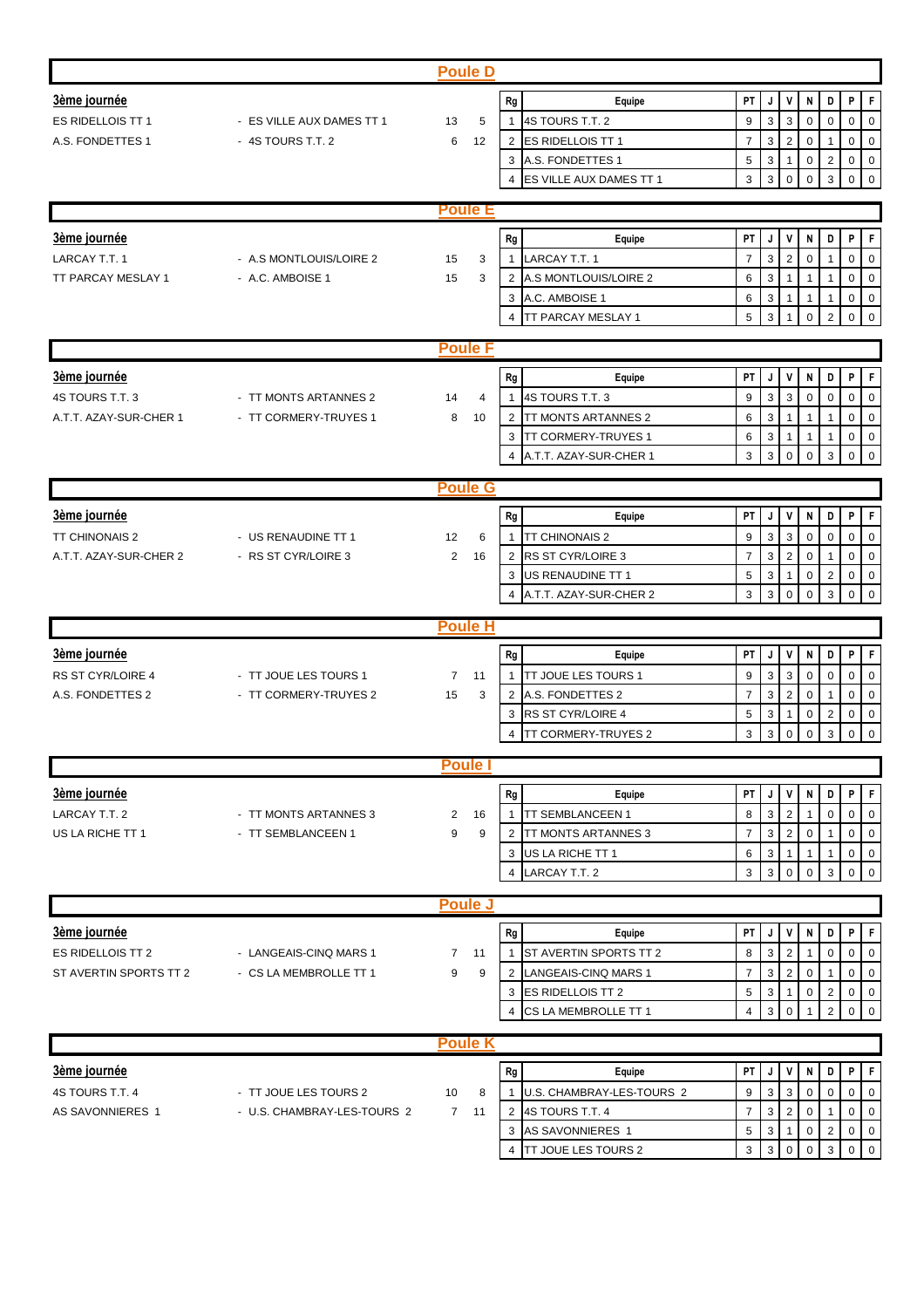|                          |                           | <b>Poule L</b> |    |                                |                |                |                |                |                |             |                |
|--------------------------|---------------------------|----------------|----|--------------------------------|----------------|----------------|----------------|----------------|----------------|-------------|----------------|
| 3ème journée             |                           |                | Rg | Equipe                         | <b>PT</b>      |                | $\mathbf{V}$   | N              | D I            | P           | -F             |
| LARCAY T.T. 3            | - ES VILLE AUX DAMES TT 2 | 4<br>14        |    | A.S MONTLOUIS/LOIRE 3          | 9              | 3              | 3 <sup>1</sup> | $\mathbf{0}$   | 0              | $\Omega$    | $\overline{0}$ |
| A.S MONTLOUIS/LOIRE 3    | - RS ST CYR/LOIRE 5       | 10<br>8        | 2  | <b>ES VILLE AUX DAMES TT 2</b> | $\overline{ }$ | 3              | 2              | 0              |                |             | $\mathbf 0$    |
|                          |                           |                | 3  | <b>RS ST CYR/LOIRE 5</b>       | 5              | 3              |                | $\Omega$       | 2              | $\Omega$    | $\Omega$       |
|                          |                           |                | 4  | LARCAY T.T. 3                  | 3              | 3 <sup>1</sup> | $\overline{0}$ | $\mathbf{0}$   | 3 <sup>1</sup> | $\Omega$    | $\Omega$       |
|                          |                           |                |    |                                |                |                |                |                |                |             |                |
|                          |                           | <b>Poule M</b> |    |                                |                |                |                |                |                |             |                |
| 3ème journée             |                           |                | Rg | Equipe                         | <b>PT</b>      |                | V              | N.             | D I            | P           | F.             |
| <b>RS ST CYR/LOIRE 6</b> | - TT JOUE LES TOURS 3     | 3<br>15        |    | 4S TOURS T.T. 5                | 9              | 3              | 3 <sup>1</sup> | $\mathbf{0}$   | 0              |             |                |
| AS SAVONNIERES 2         | $-4S$ TOURS T.T. 5        | 5<br>13        |    | <b>ITT JOUE LES TOURS 3</b>    | $\overline{ }$ | 3              | $\overline{2}$ |                |                |             |                |
|                          |                           |                | 3  | AS SAVONNIERES 2               | 5              |                | $3 \mid 1$     | $\overline{0}$ | 2 <sup>1</sup> | $\mathbf 0$ | $\Omega$       |



4 RS ST CYR/LOIRE 6



 $\overline{2}$ 

 $\overline{\mathbf{3}}$  $\overline{0}$   $\overline{0}$  $\overline{2}$  $\Omega$ 

TABLEAU A

| <b>AS FONDETTES 1</b> | <b>TT CHINONAIS1</b> |  |
|-----------------------|----------------------|--|
| <b>TT CHINONAIS1</b>  | AS MONTLOUIS 1       |  |
| <b>AS FONDETTES 1</b> | AS MONTLOUIS 1       |  |

Classement

1) AS Fondettes 1<br> $\Rightarrow$  équipe composée de LIGEARD David (2140/N712) éx DUBOIS Vincent (1793/17)

2) TT Chinonais 1

→ équipe composée de THEUX François (1200/12) & VETILLARD Judicael (1095/10)

3) As Montíonis 1<br>  $\Leftrightarrow$  équipe composée de BARNES Christian (927.9) & DEBOURG Stéphane (302.5)

**TABLEAU B** 

| <b><i>SERVICE BY PATRING</i></b> | - rondettes<br>$\sim$ |  |  |
|----------------------------------|-----------------------|--|--|
|----------------------------------|-----------------------|--|--|

Classement

1) St-Avertin Sports 1

→ équipe composée de QUETIN Patrick (1366.13) & FORHAN Jean-Yves (1098.10) 2) AS Fondettes 2

→ équipe composée de GUINEHUT Yann (1522/15) & DOS SANTOS José (971/9)

**TABLEAUC** 

| AF Fondettes 3                  | TT Chinonais 2                |    |   |
|---------------------------------|-------------------------------|----|---|
| Entente 45 Tours - St Genouph 1 | Entente Paul Bert - TT Joué 1 |    |   |
| Entente 4S Tours - St Genouph 1 | AS Fondettes 3                |    | o |
| Entente Paul Bert - TT Joué 1   | AS Fondettes 3                |    |   |
| AS Fondettes 3                  | PL Paul Bert 2                | -3 | o |
| TT Chinopais 2                  | Entente Paul Bert - TT Joué 1 |    |   |
| Entente 4S Tours - St Genouph 1 | PL Paul Bert 2                |    |   |
| Entente 45 Tours - St Genouph 1 | TT Chinonais 2                |    |   |

Classement

1) Entente 45 Tours - TT Genouph 1

→ équipe composée de BREUILS Bernard (1347-13) & SCOTTO DI PERTA Claude (1370-13) 2) <br> 27 Chinemaie 2 <br>  $\Rightarrow$  équipe composée de ALEXANDRE Hervé (1494.14) & BRIGAULT Gilles (1049.10)

→ équipe composée de AUGIER Alain (1243-12) & RINGWENWALD André (1105-11)

 $\begin{array}{ll} \hbox{4)} & \textbf{Entento Paul Bert} - \textbf{T1 Jou\'e I} \\ & \Rightarrow \hbox{équire composite VIAL. Gérard (688/6) & MORON Bernard (1198/11)} \end{array}$ 

5) CL Caul Bert 2

→ équipe composée DE VASCONCELOS Antonio (671/6) & GHOSN Elias (500/5)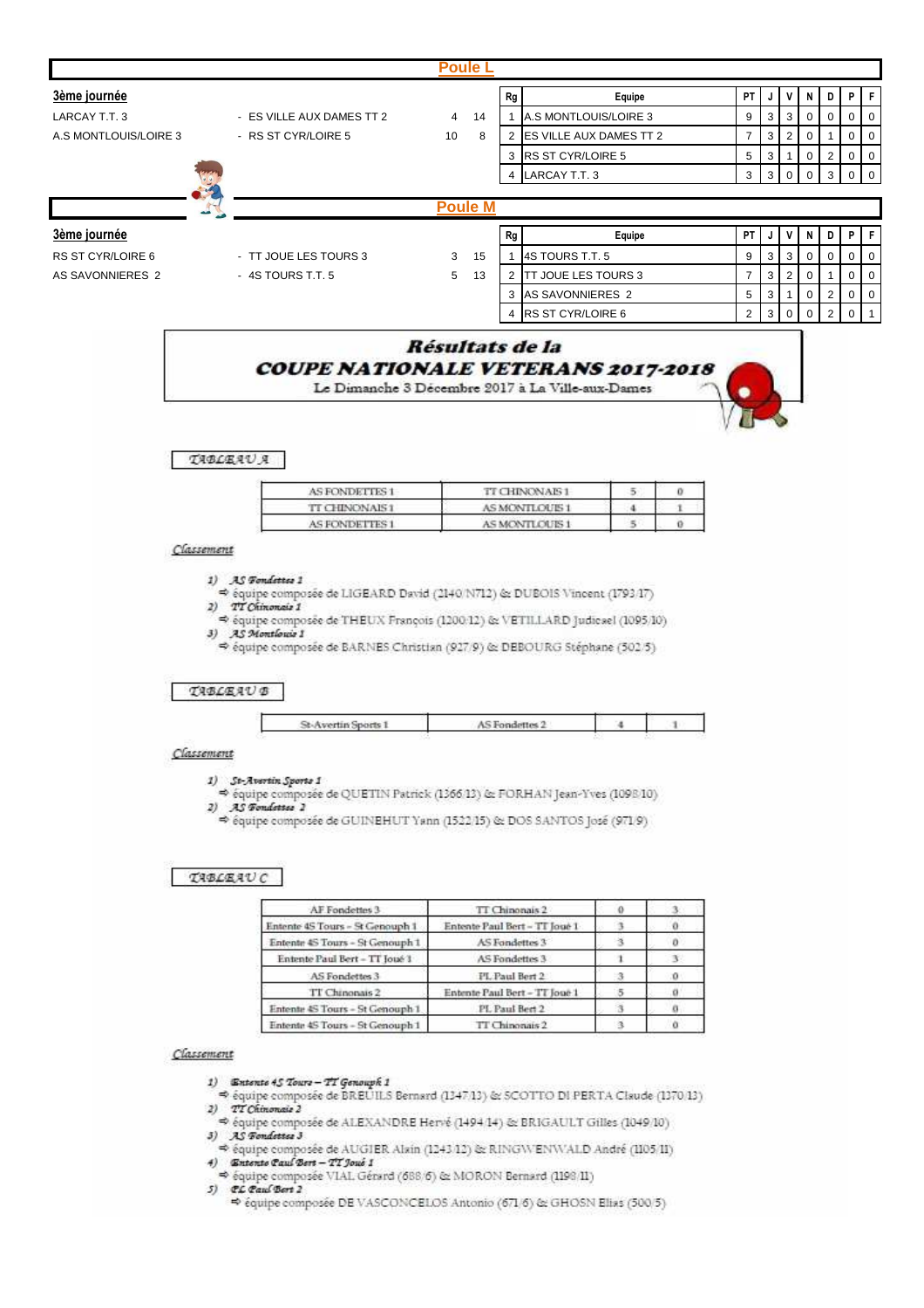# **RESULTATS des INDIVIDUELS CORPORATIFS**

du Vendredi 1 Décembre 2017 - Gymnase Des Varennes - MONTS



| Série D1 Messieurs |         |                          |                            |          |             |
|--------------------|---------|--------------------------|----------------------------|----------|-------------|
| $Cl+$              | Licence | Nom, prénom              | Club                       | Pts Clst | <b>Clst</b> |
| 1                  | 3723818 | <b>HELIERE Lucas</b>     | <b>Banque Populaire VF</b> | 845      | 8           |
| $\overline{2}$     | 3715137 | <b>MORISSET Fabien</b>   | I'Car Systems              | 986      | 9           |
| 3                  | 37547   | HARDOUIN Michel          | Caisse Epargne LC          | 965      | 9           |
| 4                  | 373403  | <b>RATHUY Patrick</b>    | <b>ASPTT Tours</b>         | 706      | 7           |
| 5                  | 374735  | LECOMTE Jean-Louis       | <b>ASPTT Tours</b>         | 693      | 6           |
| 6                  | 371874  | LEVOINTURIER Bruno       | Caisse Epargne LC          | 816      | 8           |
| 7                  | 3724628 | <b>BOLF Pierre-Louis</b> | <b>Banque Populaire VF</b> | 596      | 5           |
|                    | 3726206 | <b>DEVANNE Arnaud</b>    | <b>Banque Populaire VF</b> | 551      | 5           |
|                    | 371687  | GUILLEMAIN Jean-Claude   | <b>ASPTT Tours</b>         | 500      | 5           |
| 10                 | 3723381 | <b>BOLF Xavier</b>       | <b>Banque Populaire VF</b> | 500      | 5           |

| Série D2 Messieurs |                                                    |                        |                            |      |    |
|--------------------|----------------------------------------------------|------------------------|----------------------------|------|----|
|                    | Pts Clst<br>Clst<br>Club<br>Nom, prénom<br>Licence |                        |                            |      |    |
|                    | 3720664                                            | <b>TEINTURIER Loan</b> | <b>Banque Populaire VF</b> | 1153 | 11 |
|                    | 3714884                                            | <b>BORDY Geoffrey</b>  | <b>Banque Populaire VF</b> | 1233 | 12 |

| <b>Toutes Séries Dames</b>                                    |        |                   |       |      |      |  |
|---------------------------------------------------------------|--------|-------------------|-------|------|------|--|
| Cl <sub>†</sub><br>Pts Clst<br>Club<br>Nom, prénom<br>Licence |        |                   |       |      | Clst |  |
|                                                               | 363981 | ARGOULON Amandine | PRAXY | 1145 | 11   |  |
|                                                               | 364558 | CAUQUIS Maeva     | PRAXY | 926  | Q    |  |

|                | <b>Toutes Séries Messieurs</b> |                          |                            |          |             |  |  |
|----------------|--------------------------------|--------------------------|----------------------------|----------|-------------|--|--|
| $Cl+$          | Licence                        | Nom, prénom              | Club                       | Pts Clst | <b>Clst</b> |  |  |
|                | 3710                           | <b>BOUTET Dominique</b>  | <b>ASPTT Tours</b>         | 1746     | 17          |  |  |
| $\overline{c}$ | 3724747                        | <b>GIRARDOT Mathys</b>   | PRAXY                      | 1306     | 13          |  |  |
| 3              | 7828800                        | TEINTURIER Stéphane      | <b>Banque Populaire VF</b> | 1410     | 14          |  |  |
| 4              | 3720664                        | <b>TEINTURIER Loan</b>   | <b>Banque Populaire VF</b> | 1153     | 11          |  |  |
| 5              | 3769                           | RINGENWALD André         | <b>Banque Populaire VF</b> | 1105     | 11          |  |  |
| 6              | 3714884                        | <b>BORDY Geoffrey</b>    | <b>Banque Populaire VF</b> | 1233     | 12          |  |  |
| 7              | 3715137                        | <b>MORISSET Fabien</b>   | I'Car Systems              | 986      | 9           |  |  |
|                | 3723818                        | <b>HELIERE Lucas</b>     | <b>Banque Populaire VF</b> | 845      | 8           |  |  |
|                | 3726206                        | <b>DEVANNE Arnaud</b>    | <b>Banque Populaire VF</b> | 551      | 5           |  |  |
| 10             | 3724628                        | <b>BOLF Pierre-Louis</b> | <b>Banque Populaire VF</b> | 596      | 5           |  |  |